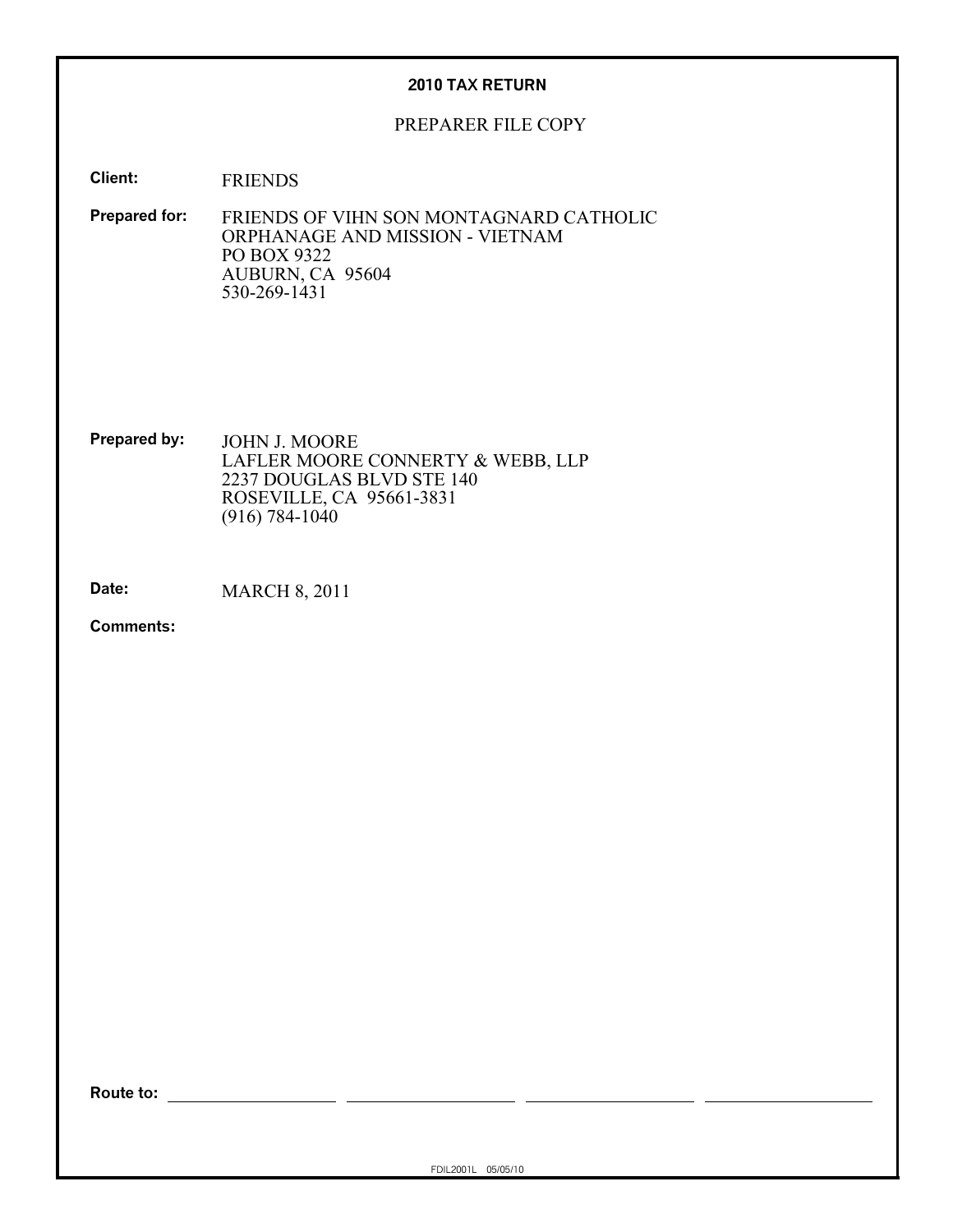#### CLIENT FRIENDS

### **LAFLER MOORE CONNERTY & WEBB, LLP 2237 DOUGLAS BLVD STE 140 ROSEVILLE, CA 95661-3831 (916) 784-1040**

March 8, 2011

Friends of Vihn Son Montagnard Catholic Orphanage and Mission - Vietnam PO Box 9322 Auburn, CA 95604

Dear Dave:

Enclosed is your 2010 Federal Return of Organization Exempt from Income Tax. The original should be signed at the bottom of page four. No tax is payable with the filing of this return. Mail your Federal return on or before May 16, 2011 to:

#### DEPARTMENT OF TREASURY INTERNAL REVENUE SERVICE OGDEN, UT 84201-0027

Enclosed is your 2010 California Exempt Organization Annual Information Return. The original should be signed at the bottom of page one. There is a balance due of \$10 payable by May 16, 2011. Mail the California return on or before May 16, 2011 and make the check payable to:

### FRANCHISE TAX BOARD P.O. BOX 942857 SACRAMENTO, CA 94257-0701

Enclosed is your California Registration/Renewal Fee Report to the Attorney General. The original should be signed at the bottom of page one. There is a fee due of \$50 payable by May 16, 2011. Make the check or money order payable to "Attorney General's Registry of Charitable Trusts" and mail your California report on or before May 16, 2011 to:

### REGISTRY OF CHARITABLE TRUSTS P.O. BOX 903447 SACRAMENTO, CA 94203-4470

Please be sure to call us if you have any questions.

Sincerely,

John J. Moore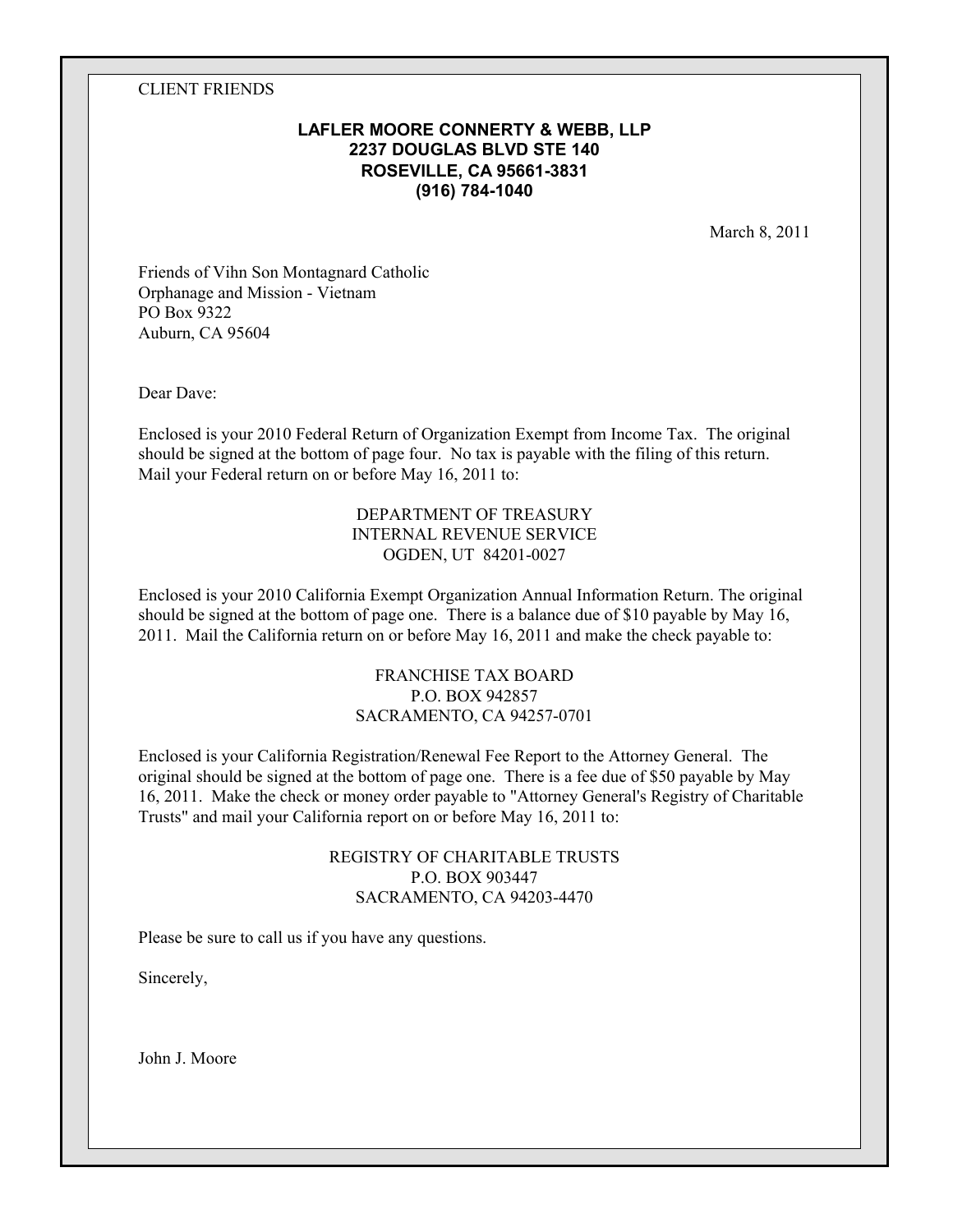### **LAFLER MOORE CONNERTY & WEBB, LLP 2237 DOUGLAS BLVD STE 140**

**ROSEVILLE, CA 95661-3831 (916) 784-1040**

**Friends of Vihn Son Montagnard Catholic Orphanage and Mission - Vietnam PO Box 9322 Auburn, CA 95604 530-269-1431**

#### **FEDERAL FORMS**

| Form 990-EZ       | 2010 Return of Organization Exempt from Income Tax |
|-------------------|----------------------------------------------------|
| <b>Schedule A</b> | <b>Organization Exempt Under Section 501(c)(3)</b> |
| <b>Schedule O</b> | <b>Supplemental Information</b>                    |

#### **CALIFORNIA FORMS**

**Form 199 2010 California Exempt Organization Return Form RRF-1 2011 Registration/Renewal Fee Report**

#### **FEE SUMMARY**

| <b>Preparation Fee</b>                  | 575.00   |
|-----------------------------------------|----------|
| <b>Contribution to the Organization</b> | (575.00) |
|                                         |          |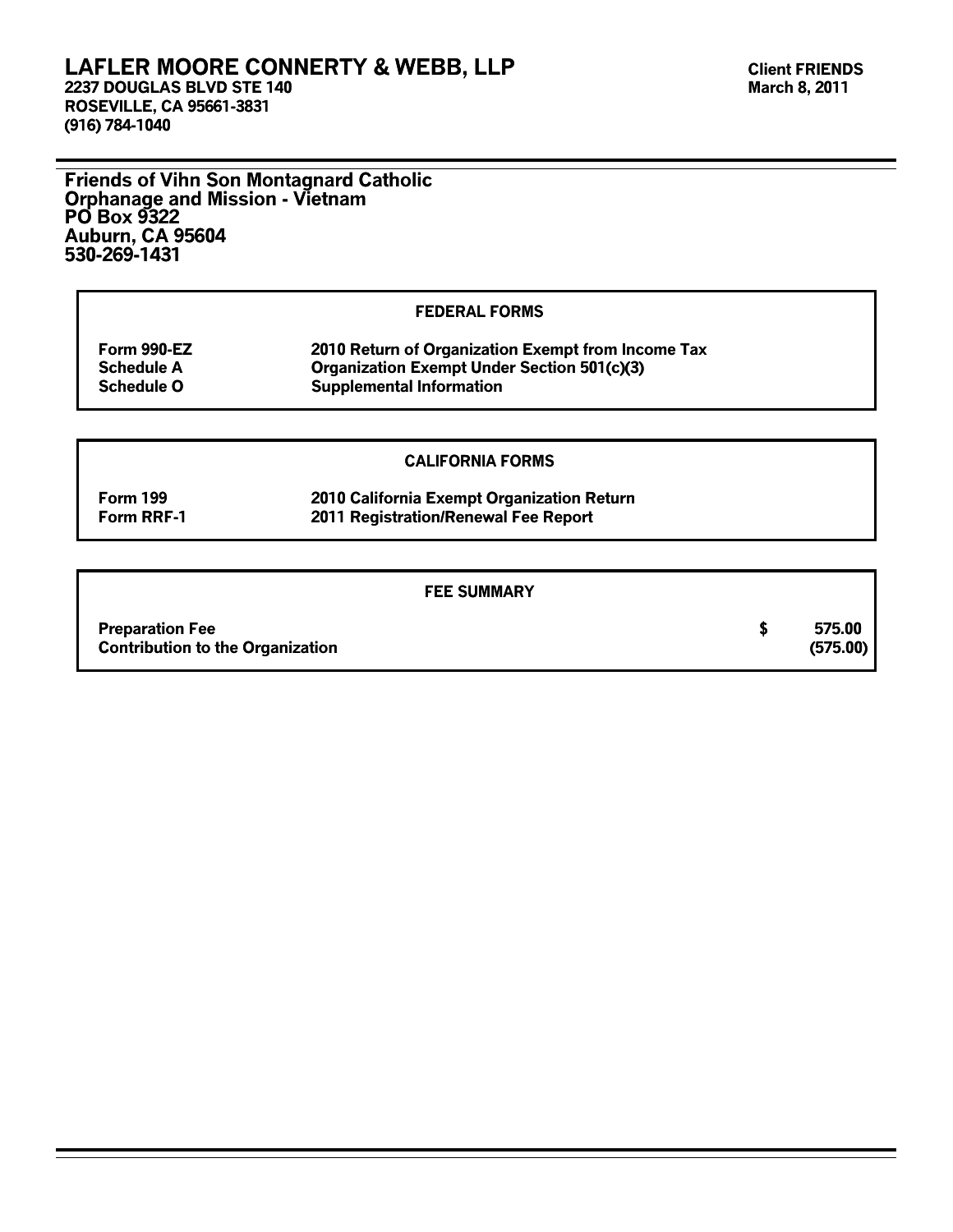|               |                                      |                                                           | <b>Return of Organization Exempt From Income Tax</b>                                                                                                                                                                                                                                                                                                                                                                    | <b>Short Form</b>                           |                    |  |                             | OMB No. 1545-1150                                                                                                   |
|---------------|--------------------------------------|-----------------------------------------------------------|-------------------------------------------------------------------------------------------------------------------------------------------------------------------------------------------------------------------------------------------------------------------------------------------------------------------------------------------------------------------------------------------------------------------------|---------------------------------------------|--------------------|--|-----------------------------|---------------------------------------------------------------------------------------------------------------------|
|               | Form $990 - EZ$                      |                                                           | 2010                                                                                                                                                                                                                                                                                                                                                                                                                    |                                             |                    |  |                             |                                                                                                                     |
|               |                                      | Department of the Treasury<br>Internal Revenue Service    | Except black lung benefit trust or private foundation)<br>Sponsoring organizations of donor advised funds, organizations that operate one or more hospital facilities,<br>Form and certain controlling organizations as defined in<br>and total assets less than \$500,000 at the end of the year may use this form.<br>The organization may have to use a copy of this return to satisfy state reporting requirements. |                                             |                    |  |                             | <b>Open to Public</b><br>Inspection                                                                                 |
| A             |                                      | For the 2010 calendar year, or tax year beginning         |                                                                                                                                                                                                                                                                                                                                                                                                                         |                                             | , 2010, and ending |  |                             |                                                                                                                     |
| в             |                                      | C<br>Check if applicable:                                 |                                                                                                                                                                                                                                                                                                                                                                                                                         |                                             |                    |  |                             | D Employer identification number                                                                                    |
|               |                                      | Address change                                            | FRIENDS OF VIHN SON MONTAGNARD CATHOLIC                                                                                                                                                                                                                                                                                                                                                                                 |                                             |                    |  |                             | 16-1724012                                                                                                          |
|               |                                      | Name change                                               | ORPHANAGE AND MISSION - VIETNAM                                                                                                                                                                                                                                                                                                                                                                                         |                                             |                    |  | Telephone number            |                                                                                                                     |
|               | Initial return<br>Terminated         | PO BOX 9322<br>AUBURN, CA 95604                           |                                                                                                                                                                                                                                                                                                                                                                                                                         |                                             |                    |  |                             | 530-269-1431                                                                                                        |
|               |                                      | Amended return                                            |                                                                                                                                                                                                                                                                                                                                                                                                                         |                                             |                    |  | <b>Group Exemption</b>      |                                                                                                                     |
|               |                                      | Application pending<br>Accounting Method:  X Cash         | Accrual Other (specify) ►                                                                                                                                                                                                                                                                                                                                                                                               |                                             |                    |  |                             | Number                                                                                                              |
| G             |                                      | Website: $\blacktriangleright$ N/A                        |                                                                                                                                                                                                                                                                                                                                                                                                                         |                                             |                    |  |                             | H Check $\blacktriangleright \overline{X}$ if the organization is <b>not</b><br>required to attach Schedule B (Form |
|               |                                      | Tax-exempt status (ck only one) $-\overline{X}$ 501(c)(3) | $501(c)$ (                                                                                                                                                                                                                                                                                                                                                                                                              | 4947(a)(1) or<br>$\rightarrow$ (insert no.) | 527                |  | 990, 990-EZ, or 990-PF).    |                                                                                                                     |
| ĸ             | Check $\blacktriangleright$ $\vdash$ |                                                           | If the organization is not a section 509(a)(3) supporting organization and its gross receipts are normally not more than                                                                                                                                                                                                                                                                                                |                                             |                    |  |                             |                                                                                                                     |
|               |                                      |                                                           | \$50,000. A Form 990-EZ or Form 990 return is not required though Form 990-N (e-postcard) may be required (see instructions). But if the<br>organization chooses to file a return, be sure to file a complete return.                                                                                                                                                                                                   |                                             |                    |  |                             |                                                                                                                     |
| L.            |                                      |                                                           | Add lines 5b, 6c, and 7b, to line 9 to determine gross receipts. If gross receipts are \$200,000 or more, or if total<br>assets (Part II, line 25, column (B) below) are \$500,000 or more, file Form 990 instead of Form 990-EZ                                                                                                                                                                                        |                                             |                    |  |                             | 113,918.                                                                                                            |
| Part I        |                                      |                                                           | Revenue, Expenses, and Changes in Net Assets or Fund Balances (See the instructions for Part I.)                                                                                                                                                                                                                                                                                                                        |                                             |                    |  |                             |                                                                                                                     |
|               |                                      |                                                           |                                                                                                                                                                                                                                                                                                                                                                                                                         |                                             |                    |  |                             | X                                                                                                                   |
|               | 1.                                   |                                                           |                                                                                                                                                                                                                                                                                                                                                                                                                         |                                             |                    |  |                             | 112,716.                                                                                                            |
|               | 2                                    |                                                           |                                                                                                                                                                                                                                                                                                                                                                                                                         |                                             |                    |  | $\overline{2}$              |                                                                                                                     |
|               | 3                                    |                                                           |                                                                                                                                                                                                                                                                                                                                                                                                                         |                                             |                    |  | 3                           |                                                                                                                     |
|               | 4                                    |                                                           |                                                                                                                                                                                                                                                                                                                                                                                                                         |                                             |                    |  | 4                           | 1,202.                                                                                                              |
|               |                                      |                                                           | 5a Gross amount from sale of assets other than inventory                                                                                                                                                                                                                                                                                                                                                                |                                             | 5a                 |  |                             |                                                                                                                     |
|               |                                      |                                                           |                                                                                                                                                                                                                                                                                                                                                                                                                         |                                             | 5 <sub>b</sub>     |  |                             |                                                                                                                     |
|               |                                      |                                                           |                                                                                                                                                                                                                                                                                                                                                                                                                         |                                             |                    |  | 5c                          |                                                                                                                     |
|               | 6                                    | Gaming and fundraising events                             |                                                                                                                                                                                                                                                                                                                                                                                                                         |                                             |                    |  |                             |                                                                                                                     |
|               |                                      |                                                           | <b>a</b> Gross income from gaming (attach Schedule G if greater than \$15,000)                                                                                                                                                                                                                                                                                                                                          |                                             | 6al                |  |                             |                                                                                                                     |
| <b>REVEND</b> |                                      |                                                           | <b>b</b> Gross income from fundraising events (not including $\frac{1}{2}$                                                                                                                                                                                                                                                                                                                                              |                                             | of contributions   |  |                             |                                                                                                                     |
| Е             |                                      |                                                           | from fundraising events reported on line 1) (attach Schedule G if the sum<br>of such gross income and contributions exceeds \$15,000)                                                                                                                                                                                                                                                                                   |                                             | 6 <sub>b</sub>     |  |                             |                                                                                                                     |
|               |                                      |                                                           | c Less: direct expenses from gaming and fundraising events                                                                                                                                                                                                                                                                                                                                                              |                                             | 6c                 |  |                             |                                                                                                                     |
|               |                                      |                                                           | d Net income or (loss) from gaming and fundraising events (add lines 6a and                                                                                                                                                                                                                                                                                                                                             |                                             |                    |  | 6d                          |                                                                                                                     |
|               |                                      |                                                           |                                                                                                                                                                                                                                                                                                                                                                                                                         |                                             |                    |  |                             |                                                                                                                     |
|               |                                      |                                                           |                                                                                                                                                                                                                                                                                                                                                                                                                         |                                             | <b>7b</b>          |  |                             |                                                                                                                     |
|               |                                      |                                                           | c Gross profit or (loss) from sales of inventory (Subtract line 7b from line 7a)                                                                                                                                                                                                                                                                                                                                        |                                             |                    |  | 7c                          |                                                                                                                     |
|               | 8                                    |                                                           |                                                                                                                                                                                                                                                                                                                                                                                                                         |                                             |                    |  | 8                           |                                                                                                                     |
|               | 9                                    |                                                           |                                                                                                                                                                                                                                                                                                                                                                                                                         |                                             |                    |  | 9                           | 113,918.                                                                                                            |
|               | 10                                   |                                                           |                                                                                                                                                                                                                                                                                                                                                                                                                         |                                             |                    |  | 10                          | 72,285.                                                                                                             |
|               | 11                                   |                                                           |                                                                                                                                                                                                                                                                                                                                                                                                                         |                                             |                    |  | 11                          |                                                                                                                     |
|               | 12                                   |                                                           |                                                                                                                                                                                                                                                                                                                                                                                                                         |                                             |                    |  | 12                          |                                                                                                                     |
| <b>EXPEN</b>  | 13                                   |                                                           |                                                                                                                                                                                                                                                                                                                                                                                                                         |                                             |                    |  | 13                          | 536.                                                                                                                |
| S<br>E        | 14                                   |                                                           |                                                                                                                                                                                                                                                                                                                                                                                                                         |                                             |                    |  | 14                          |                                                                                                                     |
|               | 15                                   |                                                           |                                                                                                                                                                                                                                                                                                                                                                                                                         |                                             |                    |  | 15                          | 1,986.                                                                                                              |
|               | 16<br>17                             |                                                           |                                                                                                                                                                                                                                                                                                                                                                                                                         |                                             |                    |  | 16<br>17                    | 6,480.<br>81,287.                                                                                                   |
|               | 18                                   |                                                           |                                                                                                                                                                                                                                                                                                                                                                                                                         |                                             |                    |  | 18                          | 32,631.                                                                                                             |
|               |                                      |                                                           |                                                                                                                                                                                                                                                                                                                                                                                                                         |                                             |                    |  |                             |                                                                                                                     |
| Ν             | 19                                   |                                                           | Net assets or fund balances at beginning of year (from line 27, column (A)) (must agree with end-of-year                                                                                                                                                                                                                                                                                                                |                                             |                    |  | 19                          | 112,269.                                                                                                            |
| 투             | 20                                   |                                                           |                                                                                                                                                                                                                                                                                                                                                                                                                         |                                             |                    |  | 20                          |                                                                                                                     |
|               | 21                                   |                                                           |                                                                                                                                                                                                                                                                                                                                                                                                                         |                                             |                    |  | $\blacktriangleright$<br>21 | 144,900.                                                                                                            |
|               |                                      |                                                           | BAA For Paperwork Reduction Act Notice, see the separate instructions.                                                                                                                                                                                                                                                                                                                                                  |                                             |                    |  |                             | Form 990-EZ (2010)                                                                                                  |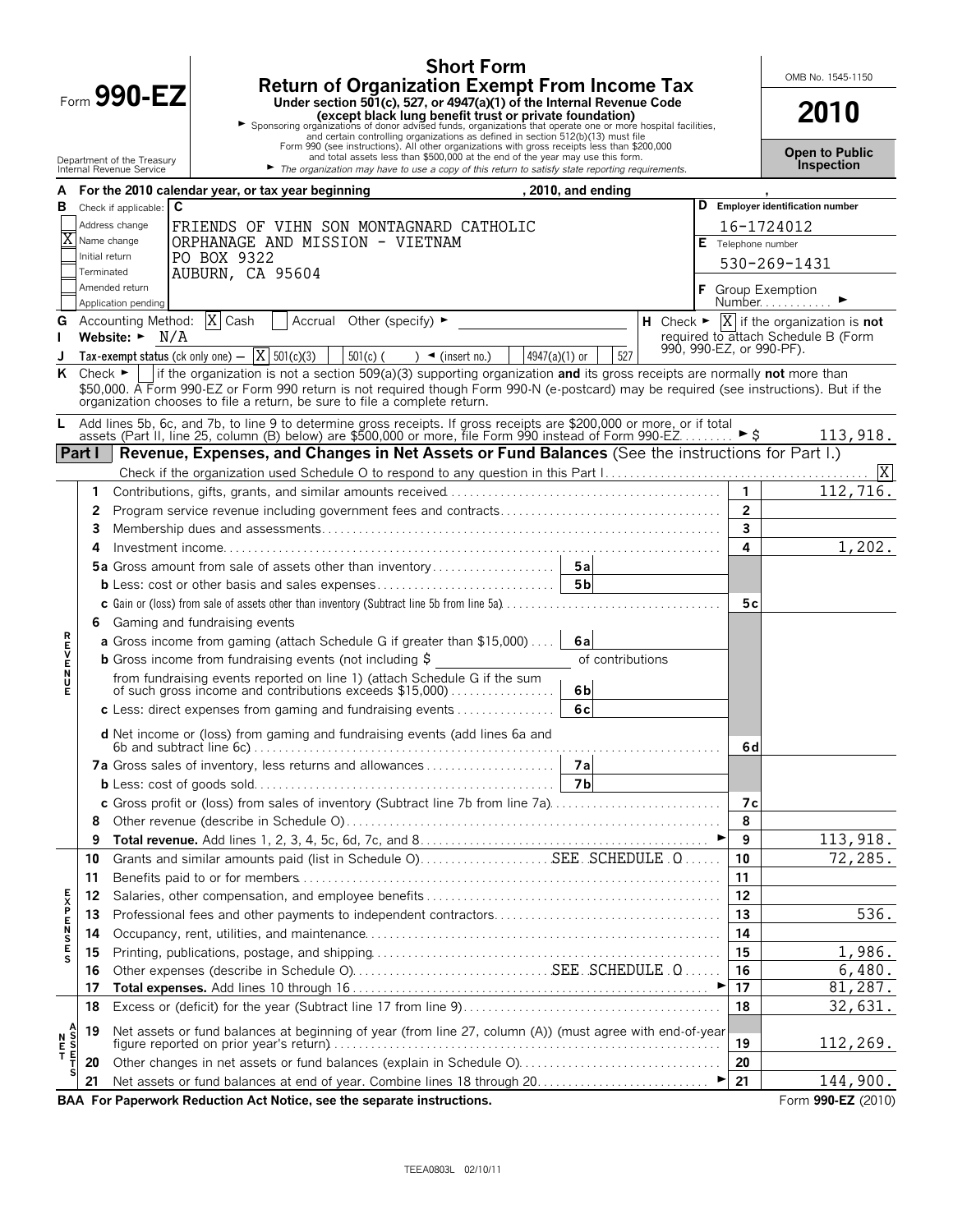|          | Form 990-EZ (2010) FRIENDS OF VIHN SON MONTAGNARD CATHOLIC                                                                                                                                                                                                                                  |                                                                                                  |                                   |                                         |                 | 16-1724012<br>Page 2                                 |
|----------|---------------------------------------------------------------------------------------------------------------------------------------------------------------------------------------------------------------------------------------------------------------------------------------------|--------------------------------------------------------------------------------------------------|-----------------------------------|-----------------------------------------|-----------------|------------------------------------------------------|
|          | <b>Part II   Balance Sheets.</b> (see the instructions for Part II.)                                                                                                                                                                                                                        |                                                                                                  |                                   |                                         |                 |                                                      |
|          |                                                                                                                                                                                                                                                                                             |                                                                                                  | $\overline{X}$<br>(B) End of year |                                         |                 |                                                      |
| 22       |                                                                                                                                                                                                                                                                                             |                                                                                                  |                                   | (A) Beginning of year<br>$112, 269.$ 22 |                 | 139,900.                                             |
| 23       |                                                                                                                                                                                                                                                                                             |                                                                                                  |                                   |                                         | $\overline{23}$ |                                                      |
| 24       |                                                                                                                                                                                                                                                                                             |                                                                                                  |                                   |                                         | 24              | $\overline{5}$ , 000.                                |
| 25       |                                                                                                                                                                                                                                                                                             |                                                                                                  |                                   | 112,269.                                | 25              | 144,900.                                             |
| 26       |                                                                                                                                                                                                                                                                                             |                                                                                                  |                                   | $\Omega$ .                              | 26              | 0.                                                   |
|          | 27 Net assets or fund balances (line 27 of column (B) must agree with line 21)                                                                                                                                                                                                              |                                                                                                  |                                   | 112,269.                                | 27              | 144,900.                                             |
| Part III | Statement of Program Service Accomplishments (see the instrs for Part III.)                                                                                                                                                                                                                 |                                                                                                  |                                   |                                         |                 | <b>Expenses</b>                                      |
|          |                                                                                                                                                                                                                                                                                             |                                                                                                  |                                   |                                         |                 | (Required for section<br>$501(c)(3)$ and $501(c)(4)$ |
|          | What is the organization's primary exempt purpose? SEE SCHEDULE O<br>Describe what was achieved in carrying out the organization's exempt purposes. In a clear and concise manner, describe the services provided, the number of persons benefited, and other relevant information for each |                                                                                                  |                                   |                                         |                 | organizations and section                            |
|          | program title.                                                                                                                                                                                                                                                                              |                                                                                                  |                                   |                                         |                 | $4947(a)(1)$ trusts; optional<br>for others.)        |
| 28       | PROVIDED FUNDS FOR THE PURCHASE AND REPAIRS OF EQUIPMENT, SUPPLIES,                                                                                                                                                                                                                         |                                                                                                  |                                   |                                         |                 |                                                      |
|          | COMPUTERS, FOOD, AND CLOTHING FOR THE CHILDREN AT THE ORPHANAGE.                                                                                                                                                                                                                            |                                                                                                  |                                   |                                         |                 |                                                      |
|          |                                                                                                                                                                                                                                                                                             |                                                                                                  |                                   |                                         |                 |                                                      |
|          | (Grants $\sharp$                                                                                                                                                                                                                                                                            | $\overline{72, 285.}$ If this amount includes foreign grants, check here $\overline{1, 2, 285.}$ |                                   |                                         | 28a             |                                                      |
| 29       |                                                                                                                                                                                                                                                                                             |                                                                                                  |                                   |                                         |                 |                                                      |
|          |                                                                                                                                                                                                                                                                                             |                                                                                                  |                                   |                                         |                 |                                                      |
|          |                                                                                                                                                                                                                                                                                             |                                                                                                  |                                   |                                         | 29a             |                                                      |
| 30       |                                                                                                                                                                                                                                                                                             |                                                                                                  |                                   |                                         |                 |                                                      |
|          |                                                                                                                                                                                                                                                                                             |                                                                                                  |                                   |                                         |                 |                                                      |
|          |                                                                                                                                                                                                                                                                                             |                                                                                                  |                                   |                                         |                 |                                                      |
|          |                                                                                                                                                                                                                                                                                             |                                                                                                  |                                   |                                         | 30a             |                                                      |
|          | (Grants \$                                                                                                                                                                                                                                                                                  |                                                                                                  |                                   |                                         |                 |                                                      |
|          |                                                                                                                                                                                                                                                                                             | ) If this amount includes foreign grants, check here ▶                                           |                                   |                                         | 31a<br>32       |                                                      |
|          | List of Officers, Directors, Trustees, and Key Employees. List each one even if not compensated. (see the instructions for Part IV.)<br><b>Part IV</b>                                                                                                                                      |                                                                                                  |                                   |                                         |                 |                                                      |
|          |                                                                                                                                                                                                                                                                                             |                                                                                                  |                                   |                                         |                 | X                                                    |
|          |                                                                                                                                                                                                                                                                                             | (b) Title and average hours   (c) Compensation (If                                               |                                   | (d) Contributions to                    |                 | (e) Expense account                                  |
|          | (a) Name and address                                                                                                                                                                                                                                                                        | per week devoted<br>to position                                                                  | not paid, enter -0-.)             | deferred compensation                   |                 | employee benefit plans and and other allowances      |
|          | SEE SCHEDULE $Q$ _ _ _ _ _ _ _ _ _ _                                                                                                                                                                                                                                                        |                                                                                                  |                                   |                                         |                 |                                                      |
|          | . _ _ _ _ _ _ _ _ _ _ _ _ _ _ _ _ _                                                                                                                                                                                                                                                         |                                                                                                  |                                   |                                         |                 |                                                      |
|          |                                                                                                                                                                                                                                                                                             |                                                                                                  | 0.                                |                                         | 0.              | 0.                                                   |
|          | _ _ _ _ _ _ _ _ _ _ _ _ _ _ _ _ _ _ _ _                                                                                                                                                                                                                                                     |                                                                                                  |                                   |                                         |                 |                                                      |
|          |                                                                                                                                                                                                                                                                                             |                                                                                                  |                                   |                                         |                 |                                                      |
|          |                                                                                                                                                                                                                                                                                             |                                                                                                  |                                   |                                         |                 |                                                      |
|          |                                                                                                                                                                                                                                                                                             |                                                                                                  |                                   |                                         |                 |                                                      |
|          |                                                                                                                                                                                                                                                                                             |                                                                                                  |                                   |                                         |                 |                                                      |
|          |                                                                                                                                                                                                                                                                                             |                                                                                                  |                                   |                                         |                 |                                                      |
|          |                                                                                                                                                                                                                                                                                             |                                                                                                  |                                   |                                         |                 |                                                      |
|          |                                                                                                                                                                                                                                                                                             |                                                                                                  |                                   |                                         |                 |                                                      |
|          |                                                                                                                                                                                                                                                                                             |                                                                                                  |                                   |                                         |                 |                                                      |
|          |                                                                                                                                                                                                                                                                                             |                                                                                                  |                                   |                                         |                 |                                                      |
|          |                                                                                                                                                                                                                                                                                             |                                                                                                  |                                   |                                         |                 |                                                      |
|          |                                                                                                                                                                                                                                                                                             |                                                                                                  |                                   |                                         |                 |                                                      |
|          |                                                                                                                                                                                                                                                                                             |                                                                                                  |                                   |                                         |                 |                                                      |
|          |                                                                                                                                                                                                                                                                                             |                                                                                                  |                                   |                                         |                 |                                                      |
|          |                                                                                                                                                                                                                                                                                             |                                                                                                  |                                   |                                         |                 |                                                      |
|          |                                                                                                                                                                                                                                                                                             |                                                                                                  |                                   |                                         |                 |                                                      |
|          |                                                                                                                                                                                                                                                                                             |                                                                                                  |                                   |                                         |                 |                                                      |
|          |                                                                                                                                                                                                                                                                                             |                                                                                                  |                                   |                                         |                 |                                                      |
|          |                                                                                                                                                                                                                                                                                             |                                                                                                  |                                   |                                         |                 |                                                      |
|          |                                                                                                                                                                                                                                                                                             |                                                                                                  |                                   |                                         |                 |                                                      |
|          |                                                                                                                                                                                                                                                                                             |                                                                                                  |                                   |                                         |                 |                                                      |
|          |                                                                                                                                                                                                                                                                                             |                                                                                                  |                                   |                                         |                 |                                                      |
|          |                                                                                                                                                                                                                                                                                             |                                                                                                  |                                   |                                         |                 |                                                      |
| BAA      |                                                                                                                                                                                                                                                                                             | TEEA0812L 02/18/11                                                                               |                                   |                                         |                 | Form 990-EZ (2010)                                   |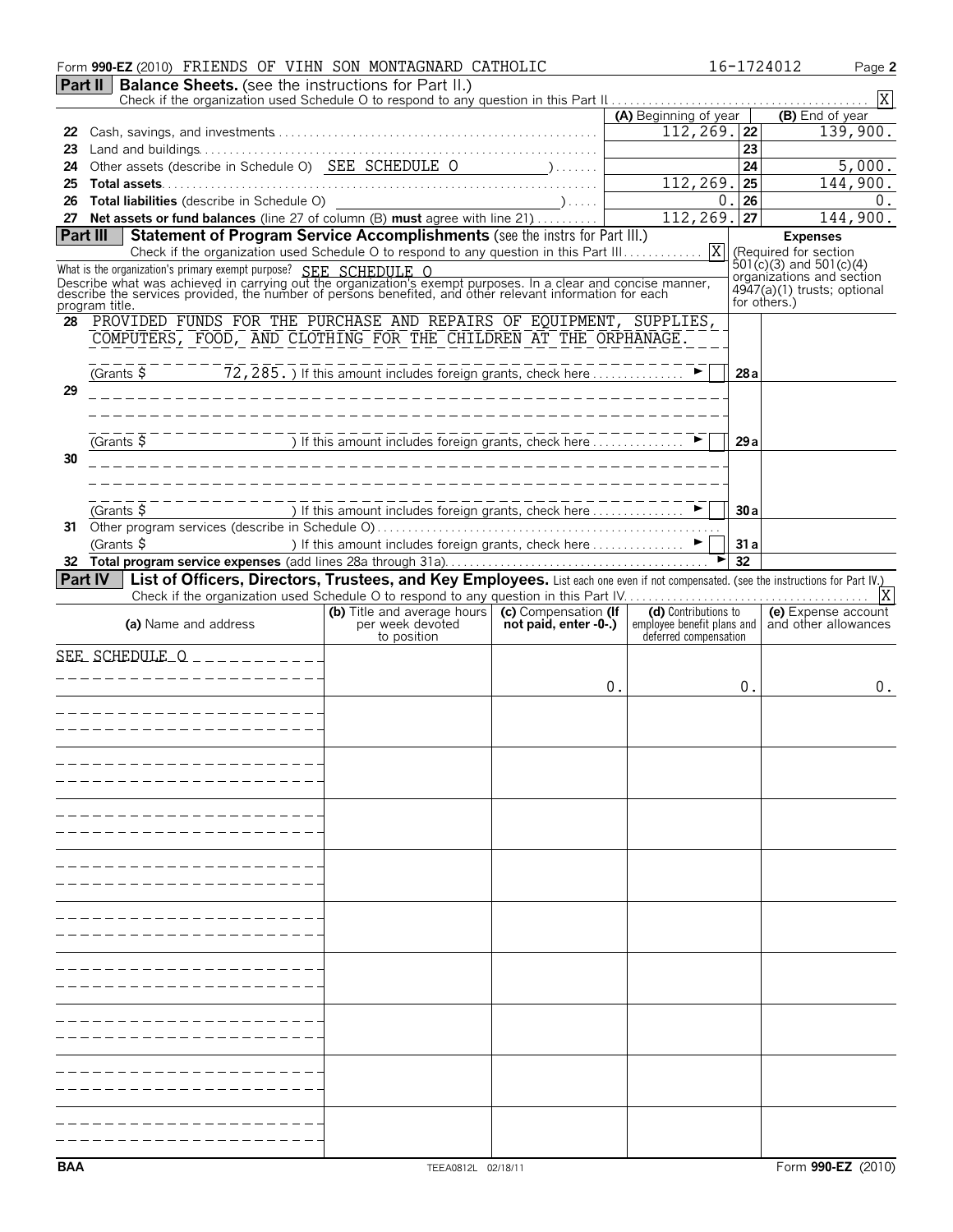|        | Form 990-EZ (2010) FRIENDS OF VIHN SON MONTAGNARD CATHOLIC<br>16-1724012                                                                                                                                                                         |                 |            | Page 3         |
|--------|--------------------------------------------------------------------------------------------------------------------------------------------------------------------------------------------------------------------------------------------------|-----------------|------------|----------------|
| Part V | <b>Other Information</b> (Note the statement requirements in the instructions for Part V.) SEE SCHEDULE O                                                                                                                                        |                 |            |                |
|        |                                                                                                                                                                                                                                                  |                 |            | X              |
|        | 33 Did the organization engage in any activity not previously reported to the IRS? If 'Yes,' provide a detailed description of                                                                                                                   | 33              | <b>Yes</b> | <b>No</b><br>X |
|        | 34 Were any significant changes made to the organizing or governing documents? If 'Yes,' attach a conformed copy of the amended documents if they reflect                                                                                        | 34              |            | X              |
|        | 35 If the organization had income from business activities, such as those reported on lines 2, 6a, and 7a (among others), but not reported on Form 990-T,<br>explain in Schedule O why the organization did not report the income on Form 990-T. |                 |            |                |
|        | a Did the organization have unrelated business gross income of \$1,000 or more or was it a section 501(c)(4), 501(c)(5), or                                                                                                                      | 35a             |            | Χ              |
|        |                                                                                                                                                                                                                                                  | 35 <sub>b</sub> |            |                |
|        | 36 Did the organization undergo a liquidation, dissolution, termination, or significant disposition of net assets during the                                                                                                                     | 36              |            | X              |
|        | 37 a Enter amount of political expenditures, direct or indirect, as described in the instructions. $\blacktriangleright$ 37 a<br>0.                                                                                                              |                 |            |                |
|        |                                                                                                                                                                                                                                                  | 37 <sub>b</sub> |            | Χ              |
|        | 38 a Did the organization borrow from, or make any loans to, any officer, director, trustee, or key employee or were<br>any such loans made in a prior year and still outstanding at the end of the tax year covered by this return?             | 38a             |            | Χ              |
|        | <b>b</b> If 'Yes,' complete Schedule L, Part II and enter the total<br>38 <sub>b</sub><br>N/A<br>amount involved                                                                                                                                 |                 |            |                |
|        | 39 Section 501(c)(7) organizations. Enter:                                                                                                                                                                                                       |                 |            |                |
|        | N/A                                                                                                                                                                                                                                              |                 |            |                |
|        | N/A<br>39 <sub>b</sub>                                                                                                                                                                                                                           |                 |            |                |
|        | 40 a Section 501(c)(3) organizations. Enter amount of tax imposed on the organization during the year under:                                                                                                                                     |                 |            |                |
|        | $0.$ ; section 4912 $\blacktriangleright$<br>0. ; section 4955 $\blacktriangleright$<br>$0$ .<br>section 4911 ►                                                                                                                                  |                 |            |                |
|        | <b>b</b> Section 501(c)(3) and 501(c)(4) organizations. Did the organization engage in any section 4958 excess benefit transaction during the year or did it engage in an excess benefit transaction in a prior year that has not b              |                 |            |                |
|        |                                                                                                                                                                                                                                                  | 40 <sub>b</sub> |            | X              |
|        | c Section 501(c)(3) and 501(c)(4) organizations. Enter amount of tax imposed on organization<br>0.<br>managers or disqualified persons during the year under sections 4912, 4955, and 4958                                                       |                 |            |                |
|        | <b>d</b> Section 501 $(c)(3)$ and 501 $(c)(4)$ organizations. Enter amount of tax on line 40c reimbursed<br>$\overline{0}$ .                                                                                                                     |                 |            |                |
|        |                                                                                                                                                                                                                                                  | 40 <sub>e</sub> |            | X              |
|        |                                                                                                                                                                                                                                                  |                 |            |                |

| <b>42 a</b> The organization's<br>books are in care of $\blacktriangleright$ AL BROOKS<br>Telephone no. ► $530 - 269 - 1431$                                                                                                        |                 |     |    |
|-------------------------------------------------------------------------------------------------------------------------------------------------------------------------------------------------------------------------------------|-----------------|-----|----|
| $ZIP + 4$ $\triangleright$ 95603-3679<br>Located at > 504 BAROOSHIAN AUBURN CA                                                                                                                                                      |                 |     |    |
|                                                                                                                                                                                                                                     |                 | Yes | No |
| <b>b</b> At any time during the calendar year, did the organization have an interest in or a signature or other authority over a financial account in a foreign country (such as a bank account, securities account, or other finan | 42 <sub>b</sub> |     |    |
| If 'Yes,' enter the name of the foreign country: $\blacktriangleright$                                                                                                                                                              |                 |     |    |

| See the instructions for exceptions and filing requirements for Form TD F 90-22.1, Report of a Foreign Bank and Financial Accounts. |     |  |
|-------------------------------------------------------------------------------------------------------------------------------------|-----|--|
|                                                                                                                                     | 42c |  |
| If 'Yes,' enter the name of the foreign country: $\blacktriangleright$                                                              |     |  |

|            | and enter the amount of tax-exempt interest received or accrued during the tax year<br>$\blacktriangleright$ 43                                              |             |     | N/A    |
|------------|--------------------------------------------------------------------------------------------------------------------------------------------------------------|-------------|-----|--------|
|            | 44 a Did the organization maintain any donor advised funds during the year? If 'Yes,' Form 990 must be completed instead                                     |             | Yes | No     |
|            |                                                                                                                                                              | 44 a        |     |        |
|            | b Did the organization operate one or more hospital facilities during the year? If 'Yes,' Form 990 must be completed<br>$\frac{1}{2}$ instead of Form 990-EZ | 44 b        |     |        |
|            |                                                                                                                                                              | 44 c        |     |        |
|            | d If 'Yes' to line 44c, has the organization filed a Form 720 to report these payments? If 'No,' provide an explanation in                                   | 44 d        |     |        |
| <b>BAA</b> | TEEA0812L 02/18/11                                                                                                                                           | Form 990-EZ |     | (2010) |

X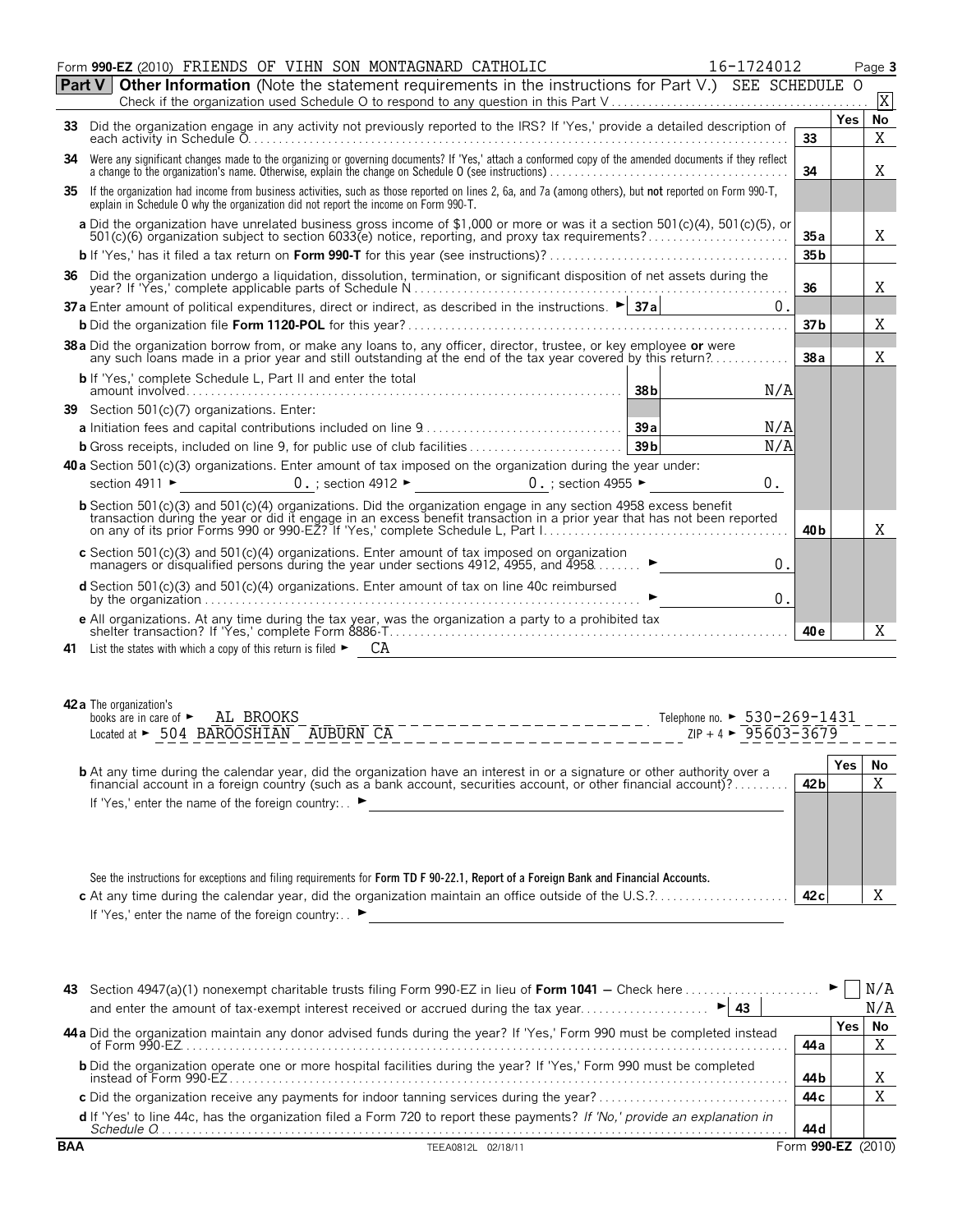|                |                                   | Form 990-EZ (2010) FRIENDS OF VIHN SON MONTAGNARD CATHOLIC                                                                                                                                                                                       |                                       |     |                  |                                            | 16-1724012                  |                                 | Page 4                   |
|----------------|-----------------------------------|--------------------------------------------------------------------------------------------------------------------------------------------------------------------------------------------------------------------------------------------------|---------------------------------------|-----|------------------|--------------------------------------------|-----------------------------|---------------------------------|--------------------------|
|                |                                   |                                                                                                                                                                                                                                                  |                                       |     |                  |                                            |                             |                                 | Yes<br>No                |
|                |                                   | 45 Is any related organization a controlled entity of the organization within the meaning of section $512(b)(13)$ ?                                                                                                                              |                                       |     |                  |                                            |                             | 45                              | Χ                        |
|                |                                   | a Did the organization receive any payment from or engage in any transaction with a controlled entity within the meaning<br>of section 512(b)(13)? If 'Yes,' Form 990 and Schedule R may need to be completed instead of Form 990-EZ (see inst.) |                                       |     |                  |                                            |                             | 45 a                            | Χ                        |
| 46             |                                   | Did the organization engage, directly or indirectly, in political campaign activities on behalf of or in opposition to                                                                                                                           |                                       |     |                  |                                            |                             |                                 |                          |
| <b>Part VI</b> |                                   | Section 501(c)(3) organizations and section 4947(a)(1) nonexempt charitable trusts only. All section                                                                                                                                             |                                       |     |                  |                                            |                             | 46                              | Χ                        |
|                |                                   | $501(c)(3)$ organizations and section $4947(a)(1)$ nonexempt charitable trusts must answer questions                                                                                                                                             |                                       |     |                  |                                            |                             |                                 |                          |
|                |                                   | 47-49b and 52, and complete the tables for lines 50 and 51.                                                                                                                                                                                      |                                       |     |                  |                                            |                             |                                 |                          |
|                |                                   |                                                                                                                                                                                                                                                  |                                       |     |                  |                                            |                             |                                 |                          |
|                |                                   |                                                                                                                                                                                                                                                  |                                       |     |                  |                                            |                             |                                 | Yes<br>No                |
| 47             |                                   |                                                                                                                                                                                                                                                  |                                       |     |                  |                                            |                             | 47<br>48                        | Χ<br>Χ                   |
| 48             |                                   | 49 a Did the organization make any transfers to an exempt non-charitable related organization?                                                                                                                                                   |                                       |     |                  |                                            |                             | 49a                             | X                        |
|                |                                   |                                                                                                                                                                                                                                                  |                                       |     |                  |                                            |                             | 49 <sub>b</sub>                 |                          |
| 50 -           |                                   | Complete this table for the organization's five highest compensated employees (other than officers, directors, trustees and key employees) who each received more than \$100,000 of compensation from the organization. If ther                  |                                       |     |                  |                                            |                             |                                 |                          |
|                |                                   |                                                                                                                                                                                                                                                  | (b) Title and average                 |     | (c) Compensation | (d) Contributions to employee              |                             | (e) Expense                     |                          |
|                |                                   | (a) Name and address of each employee paid<br>more than \$100,000                                                                                                                                                                                | hours per week<br>devoted to position |     |                  | benefit plans and<br>deferred compensation |                             | account and<br>other allowances |                          |
| NONE           |                                   |                                                                                                                                                                                                                                                  |                                       |     |                  |                                            |                             |                                 |                          |
|                |                                   |                                                                                                                                                                                                                                                  |                                       |     |                  |                                            |                             |                                 |                          |
|                |                                   |                                                                                                                                                                                                                                                  |                                       |     |                  |                                            |                             |                                 |                          |
|                |                                   |                                                                                                                                                                                                                                                  |                                       |     |                  |                                            |                             |                                 |                          |
|                |                                   |                                                                                                                                                                                                                                                  |                                       |     |                  |                                            |                             |                                 |                          |
|                |                                   |                                                                                                                                                                                                                                                  |                                       |     |                  |                                            |                             |                                 |                          |
|                |                                   |                                                                                                                                                                                                                                                  |                                       |     |                  |                                            |                             |                                 |                          |
|                |                                   |                                                                                                                                                                                                                                                  |                                       |     |                  |                                            |                             |                                 |                          |
|                |                                   | f Total number of other employees paid over \$100,000 ▶                                                                                                                                                                                          |                                       |     |                  |                                            |                             |                                 |                          |
|                |                                   | 51 Complete this table for the organization's five highest compensated independent contractors who each received more than \$100,000 of                                                                                                          |                                       |     |                  |                                            |                             |                                 |                          |
|                |                                   | compensation from the organization. If there is none, enter 'None.'                                                                                                                                                                              |                                       |     |                  |                                            |                             |                                 |                          |
| NONE           |                                   | (a) Name and address of each independent contractor paid more than \$100,000                                                                                                                                                                     |                                       |     |                  | (b) Type of service                        |                             | (c) Compensation                |                          |
|                |                                   |                                                                                                                                                                                                                                                  |                                       |     |                  |                                            |                             |                                 |                          |
|                |                                   |                                                                                                                                                                                                                                                  |                                       |     |                  |                                            |                             |                                 |                          |
|                |                                   |                                                                                                                                                                                                                                                  |                                       |     |                  |                                            |                             |                                 |                          |
|                |                                   |                                                                                                                                                                                                                                                  |                                       |     |                  |                                            |                             |                                 |                          |
|                |                                   |                                                                                                                                                                                                                                                  |                                       |     |                  |                                            |                             |                                 |                          |
|                |                                   |                                                                                                                                                                                                                                                  |                                       |     |                  |                                            |                             |                                 |                          |
|                |                                   |                                                                                                                                                                                                                                                  |                                       |     |                  |                                            |                             |                                 |                          |
|                |                                   |                                                                                                                                                                                                                                                  |                                       |     |                  |                                            |                             |                                 |                          |
|                |                                   | <b>d</b> Total number of other independent contractors each receiving over \$100,000.                                                                                                                                                            |                                       |     |                  |                                            |                             |                                 |                          |
| 52             |                                   | Did the organization complete Schedule A? Note: All section 501(c)(3) organizations and 4947(a)(1) nonexempt                                                                                                                                     |                                       |     |                  |                                            | X                           | Yes                             | No                       |
|                |                                   | Under penalties of perjury, I declare that I have examined this return, including accompanying schedules and statements, and to the best of my knowledge and belief, it is true, correct, and complete. Declaration of prepare                   |                                       |     |                  |                                            |                             |                                 |                          |
|                |                                   |                                                                                                                                                                                                                                                  |                                       |     |                  |                                            |                             |                                 |                          |
| Sign           | Signature of officer              |                                                                                                                                                                                                                                                  |                                       |     |                  | Date                                       |                             |                                 |                          |
| Here           | DAVE CHAIX                        |                                                                                                                                                                                                                                                  |                                       |     |                  | PRESIDENT                                  |                             |                                 |                          |
|                | Print/Type preparer's name        | Type or print name and title.                                                                                                                                                                                                                    | Preparer's signature                  |     | Date             | X if                                       | PTIN                        |                                 |                          |
| Paid           | JOHN J. MOORE                     |                                                                                                                                                                                                                                                  | JOHN J. MOORE                         |     | 3/08/11          | Check<br>self-employed                     | P00096430                   |                                 |                          |
| Preparer       | Firm's name $\blacktriangleright$ | LAFLER MOORE                                                                                                                                                                                                                                     | CONNERTY & WEBB,                      | LLP |                  |                                            |                             |                                 |                          |
| Use Only       | Firm's address ▶                  | 2237 DOUGLAS BLVD STE 140                                                                                                                                                                                                                        |                                       |     |                  | Firm's EIN                                 | 94-3287444                  |                                 |                          |
|                |                                   | ROSEVILLE,                                                                                                                                                                                                                                       | CA 95661-3831                         |     |                  | Phone no.                                  | (916)                       | 784-1040                        |                          |
| <b>BAA</b>     |                                   | May the IRS discuss this return with the preparer shown above? See instructions                                                                                                                                                                  |                                       |     |                  |                                            | $\blacktriangleright$ X Yes |                                 | No<br>Form 990-EZ (2010) |
|                |                                   |                                                                                                                                                                                                                                                  |                                       |     |                  |                                            |                             |                                 |                          |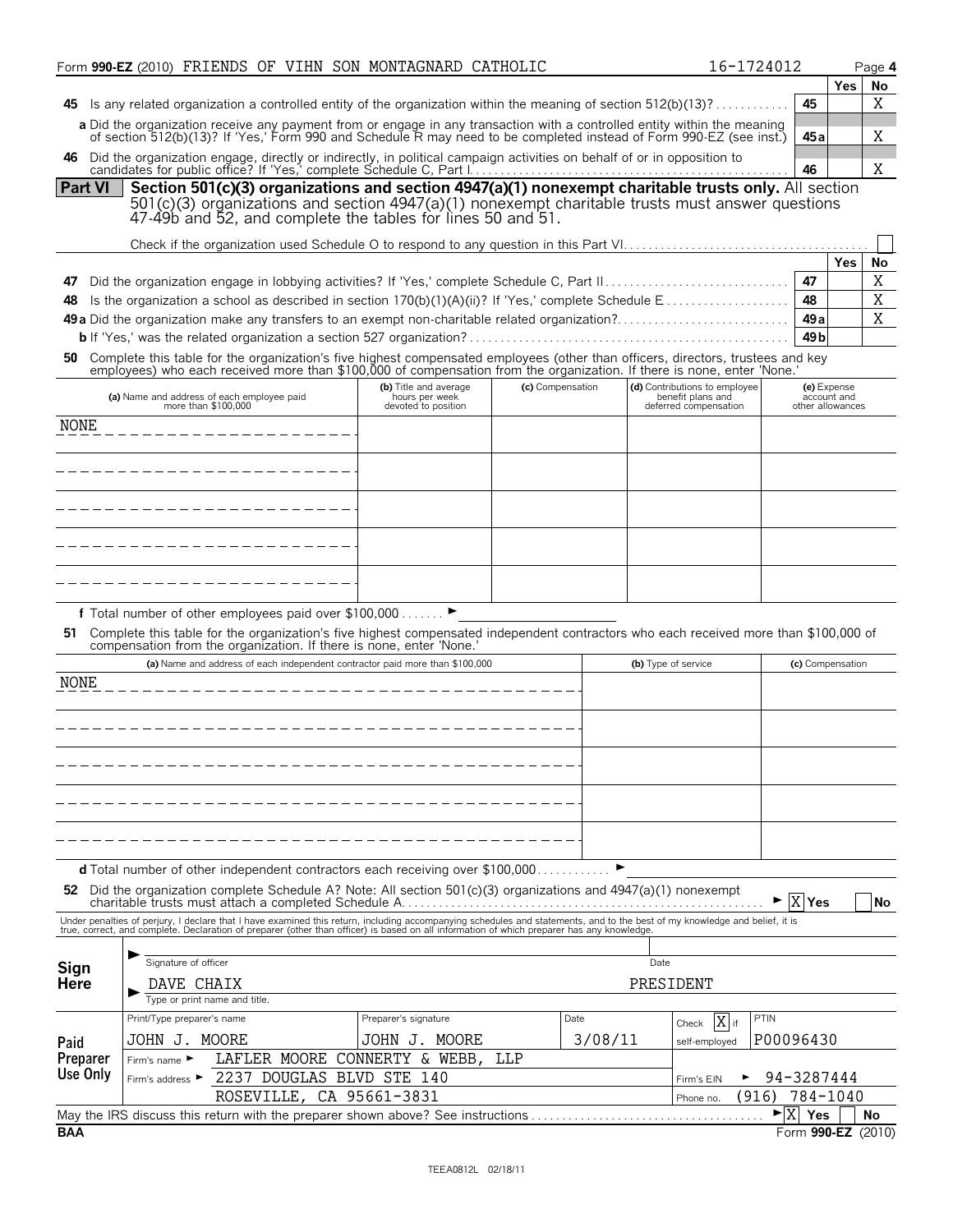|                                                                                                           |                                                                      |              |                                                                                                                                                                                                                                                                              |                                    |                                                          |                                     |                     | OMB No. 1545-0047 |                               |                                |                  |
|-----------------------------------------------------------------------------------------------------------|----------------------------------------------------------------------|--------------|------------------------------------------------------------------------------------------------------------------------------------------------------------------------------------------------------------------------------------------------------------------------------|------------------------------------|----------------------------------------------------------|-------------------------------------|---------------------|-------------------|-------------------------------|--------------------------------|------------------|
| <b>SCHEDULE A</b><br>(Form 990 or 990-EZ)                                                                 | <b>Public Charity Status and Public Support</b>                      |              |                                                                                                                                                                                                                                                                              |                                    |                                                          |                                     |                     |                   | 2010                          |                                |                  |
|                                                                                                           |                                                                      |              | Complete if the organization is a section 501(c)(3) organization or a section<br>4947(a)(1) nonexempt charitable trust.                                                                                                                                                      |                                    |                                                          |                                     |                     |                   |                               | <b>Open to Public</b>          |                  |
| Department of the Treasury<br>Internal Revenue Service                                                    |                                                                      |              | ► Attach to Form 990 or Form 990-EZ. ► See separate instructions.                                                                                                                                                                                                            |                                    |                                                          |                                     |                     |                   |                               | Inspection                     |                  |
| Name of the organization                                                                                  |                                                                      |              | FRIENDS OF VIHN SON MONTAGNARD CATHOLIC<br>ORPHANAGE AND MISSION - VIETNAM                                                                                                                                                                                                   |                                    |                                                          |                                     |                     |                   | 16-1724012                    | Employer identification number |                  |
| Part I                                                                                                    |                                                                      |              | <b>Reason for Public Charity Status</b> (All organizations must complete this part.) See instructions.                                                                                                                                                                       |                                    |                                                          |                                     |                     |                   |                               |                                |                  |
| The organization is not a private foundation because it is: (For lines 1 through 11, check only one box.) |                                                                      |              |                                                                                                                                                                                                                                                                              |                                    |                                                          |                                     |                     |                   |                               |                                |                  |
| 1                                                                                                         |                                                                      |              | A church, convention of churches or association of churches described in section 170(b)(1)(A)(i).                                                                                                                                                                            |                                    |                                                          |                                     |                     |                   |                               |                                |                  |
| 2                                                                                                         | A school described in section 170(b)(1)(A)(ii). (Attach Schedule E.) |              |                                                                                                                                                                                                                                                                              |                                    |                                                          |                                     |                     |                   |                               |                                |                  |
| 3                                                                                                         |                                                                      |              | A hospital or a cooperative hospital service organization described in section 170(b)(1)(A)(iii).                                                                                                                                                                            |                                    |                                                          |                                     |                     |                   |                               |                                |                  |
| 4                                                                                                         |                                                                      |              | A medical research organization operated in conjunction with a hospital described in section 170(b)(1)(A)(iii). Enter the hospital's                                                                                                                                         |                                    |                                                          |                                     |                     |                   |                               |                                |                  |
| name, city, and state:<br>5                                                                               |                                                                      |              |                                                                                                                                                                                                                                                                              |                                    |                                                          |                                     |                     |                   |                               |                                |                  |
|                                                                                                           |                                                                      |              | An organization operated for the benefit of a college or university owned or operated by a governmental unit described in section 170(b)(1)(A)(iv). (Complete Part II.)                                                                                                      |                                    |                                                          |                                     |                     |                   |                               |                                |                  |
| 6<br>7                                                                                                    |                                                                      |              | A federal, state, or local government or governmental unit described in section 170(b)(1)(A)(v).                                                                                                                                                                             |                                    |                                                          |                                     |                     |                   |                               |                                |                  |
|                                                                                                           | in section 170(b)(1)(A)(vi). (Complete Part II.)                     |              | An organization that normally receives a substantial part of its support from a governmental unit or from the general public described                                                                                                                                       |                                    |                                                          |                                     |                     |                   |                               |                                |                  |
| 8                                                                                                         |                                                                      |              | A community trust described in section 170(b)(1)(A)(vi). (Complete Part II.)                                                                                                                                                                                                 |                                    |                                                          |                                     |                     |                   |                               |                                |                  |
| $\boldsymbol{\mathrm{X}}$<br>9                                                                            |                                                                      |              | An organization that normally receives: (1) more than 33-1/3% of its support from contributions, membership fees, and gross receipts                                                                                                                                         |                                    |                                                          |                                     |                     |                   |                               |                                |                  |
|                                                                                                           | June 30, 1975. See section 509(a)(2). (Complete Part III.)           |              | from activities related to its exempt functions - subject to certain exceptions, and (2) no more than 33-1/3% of its support from gross<br>investment income and unrelated business taxable income (less section 511 tax) from businesses acquired by the organization after |                                    |                                                          |                                     |                     |                   |                               |                                |                  |
| 10                                                                                                        |                                                                      |              | An organization organized and operated exclusively to test for public safety. See section 509(a)(4).                                                                                                                                                                         |                                    |                                                          |                                     |                     |                   |                               |                                |                  |
| 11                                                                                                        |                                                                      |              | An organization organized and operated exclusively for the benefit of, to perform the functions of, or carry out the purposes of one or                                                                                                                                      |                                    |                                                          |                                     |                     |                   |                               |                                |                  |
|                                                                                                           |                                                                      |              | more publicly supported organizations described in section 509(a)(1) or section 509(a)(2). See <b>section 509(a)(3).</b> Check the box that describes the type of supporting organization and complete lines 11e through 11h.                                                |                                    |                                                          |                                     |                     |                   |                               |                                |                  |
| Type I<br>a                                                                                               | b                                                                    | Type II      | $c \mid$                                                                                                                                                                                                                                                                     | Type III - Functionally integrated |                                                          |                                     |                     |                   | d                             | Type $III - Other$             |                  |
| е                                                                                                         |                                                                      |              | By checking this box, I certify that the organization is not controlled directly or indirectly by one or more disqualified persons<br>other than foundation managers and other than one or more publicly supported organizations described in section 509(a)(1) or           |                                    |                                                          |                                     |                     |                   |                               |                                |                  |
| section 509(a)(2).                                                                                        |                                                                      |              |                                                                                                                                                                                                                                                                              |                                    |                                                          |                                     |                     |                   |                               |                                |                  |
| f                                                                                                         |                                                                      |              | If the organization received a written determination from the IRS that is a Type I, Type II or Type III supporting organization,                                                                                                                                             |                                    |                                                          |                                     |                     |                   |                               |                                |                  |
| g                                                                                                         |                                                                      |              | Since August 17, 2006, has the organization accepted any gift or contribution from any of the following persons?                                                                                                                                                             |                                    |                                                          |                                     |                     |                   |                               |                                |                  |
| (i)                                                                                                       |                                                                      |              | A person who directly or indirectly controls, either alone or together with persons described in (ii) and (iii)                                                                                                                                                              |                                    |                                                          |                                     |                     |                   |                               |                                | <b>Yes</b><br>No |
|                                                                                                           |                                                                      |              |                                                                                                                                                                                                                                                                              |                                    |                                                          |                                     |                     |                   |                               | 11 g (i)                       |                  |
| (ii)                                                                                                      |                                                                      |              |                                                                                                                                                                                                                                                                              |                                    |                                                          |                                     |                     |                   |                               | 11g (ii)                       |                  |
|                                                                                                           |                                                                      |              |                                                                                                                                                                                                                                                                              |                                    |                                                          |                                     |                     |                   |                               | 11 g (iii)                     |                  |
|                                                                                                           |                                                                      |              | Provide the following information about the supported organization(s).                                                                                                                                                                                                       |                                    |                                                          |                                     |                     |                   |                               |                                |                  |
| (i) Name of supported<br>organization                                                                     |                                                                      | $(ii)$ $EIN$ | (iii) Type of organization<br>described on lines 1-9<br>above or IRC section                                                                                                                                                                                                 |                                    | $(iv)$ is the<br>organization in<br>column (i) listed in | (v) Did you notify<br>column (i) of | the organization in | $(vi)$ is the     | organization in<br>column (i) | (vii) Amount of support        |                  |
|                                                                                                           |                                                                      |              | (see instructions))                                                                                                                                                                                                                                                          |                                    | your governing<br>document?                              | your support?                       |                     | U.S.?             | organized in the              |                                |                  |
|                                                                                                           |                                                                      |              |                                                                                                                                                                                                                                                                              | Yes                                | No                                                       | Yes                                 | No                  | Yes               | No                            |                                |                  |
|                                                                                                           |                                                                      |              |                                                                                                                                                                                                                                                                              |                                    |                                                          |                                     |                     |                   |                               |                                |                  |
| (A)                                                                                                       |                                                                      |              |                                                                                                                                                                                                                                                                              |                                    |                                                          |                                     |                     |                   |                               |                                |                  |
|                                                                                                           |                                                                      |              |                                                                                                                                                                                                                                                                              |                                    |                                                          |                                     |                     |                   |                               |                                |                  |
| (B)                                                                                                       |                                                                      |              |                                                                                                                                                                                                                                                                              |                                    |                                                          |                                     |                     |                   |                               |                                |                  |
| (C)                                                                                                       |                                                                      |              |                                                                                                                                                                                                                                                                              |                                    |                                                          |                                     |                     |                   |                               |                                |                  |
| (D)                                                                                                       |                                                                      |              |                                                                                                                                                                                                                                                                              |                                    |                                                          |                                     |                     |                   |                               |                                |                  |
| (E)                                                                                                       |                                                                      |              |                                                                                                                                                                                                                                                                              |                                    |                                                          |                                     |                     |                   |                               |                                |                  |
|                                                                                                           |                                                                      |              |                                                                                                                                                                                                                                                                              |                                    |                                                          |                                     |                     |                   |                               |                                |                  |
| Total                                                                                                     |                                                                      |              |                                                                                                                                                                                                                                                                              | $\sim$                             | $\sim$ $\sim$ $\sim$ $\sim$                              |                                     |                     |                   |                               |                                |                  |

**BAA For Paperwork Reduction Act Notice, see the Instructions for Form 990 or 990-EZ.** Schedule **A** (Form 990 or 990-EZ) 2010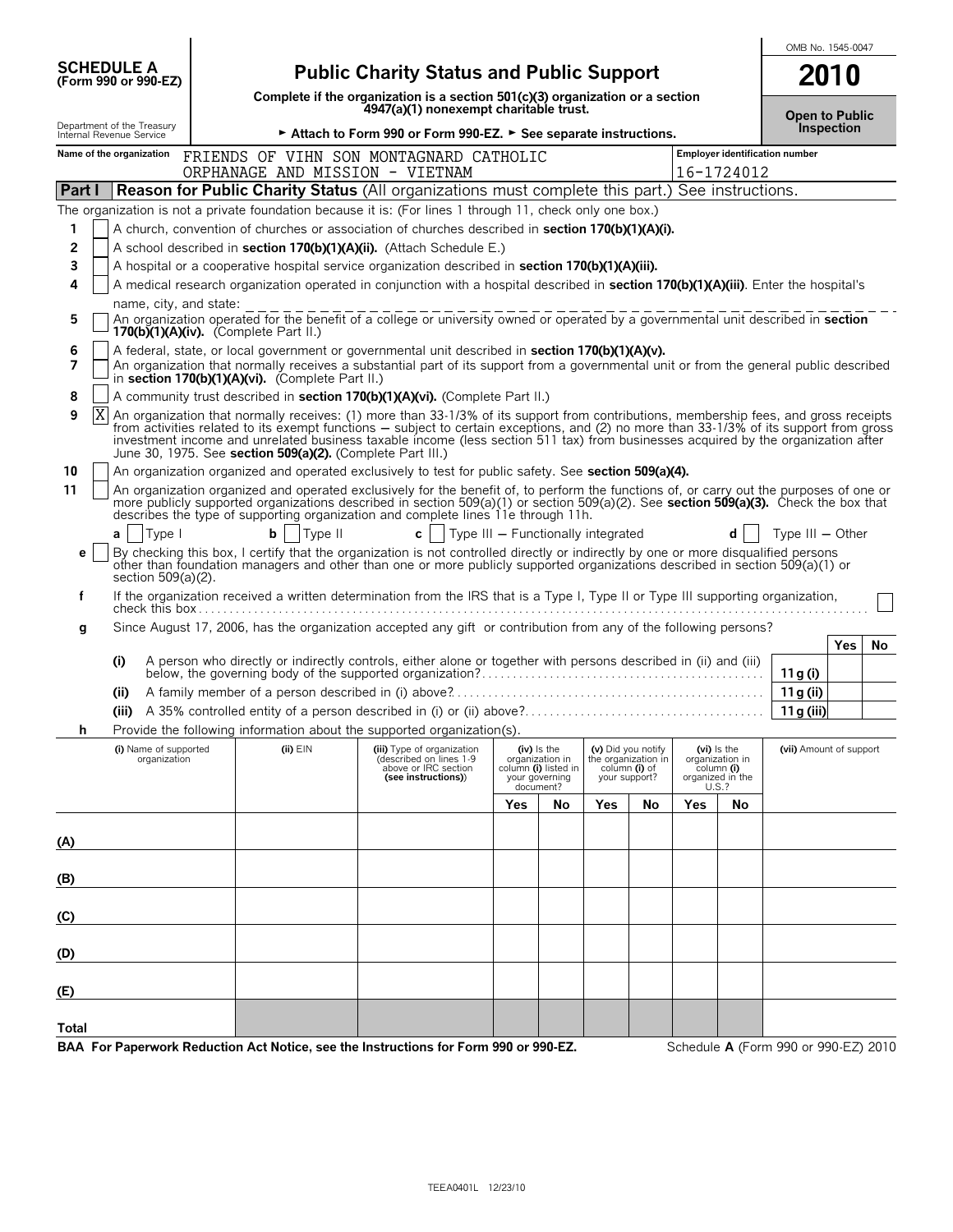#### Schedule **A** (Form 990 or 990-EZ) 2010 FRIENDS OF VIHN SON MONTAGNARD CATHOLIC 16-1724012 Page 2

#### **Part II Support Schedule for Organizations Described in Sections 170(b)(1)(A)(iv) and 170(b)(1)(A)(vi)**

(Complete only if you checked the box on line 5, 7, or 8 of Part I or if the organization failed to qualify under Part III. If the organization fails to qualify under the tests listed below, please complete Part III.)

|     | <b>Section A. Public Support</b>                                                                                                                                                                                                                                                                                                                                                                     |          |            |            |            |            |                                      |  |
|-----|------------------------------------------------------------------------------------------------------------------------------------------------------------------------------------------------------------------------------------------------------------------------------------------------------------------------------------------------------------------------------------------------------|----------|------------|------------|------------|------------|--------------------------------------|--|
|     | Calendar year (or fiscal year<br>beginning in) $\rightarrow$                                                                                                                                                                                                                                                                                                                                         | (a) 2006 | (b) $2007$ | $(c)$ 2008 | (d) $2009$ | (e) $2010$ | (f) Total                            |  |
| 1.  | Gifts, grants, contributions, and<br>membership fees received. (Do<br>not include 'unusual grants.')                                                                                                                                                                                                                                                                                                 |          |            |            |            |            |                                      |  |
|     | <b>2</b> Tax revenues levied for the<br>organization's benefit and<br>either paid to it or expended<br>on its behalf                                                                                                                                                                                                                                                                                 |          |            |            |            |            |                                      |  |
| 3   | The value of services or<br>facilities furnished by a<br>governmental unit to the<br>organization without charge                                                                                                                                                                                                                                                                                     |          |            |            |            |            |                                      |  |
| 4   | <b>Total.</b> Add lines 1 through 3                                                                                                                                                                                                                                                                                                                                                                  |          |            |            |            |            |                                      |  |
| 5   | The portion of total<br>contributions by each person<br>(other than a governmental<br>unit or publicly supported<br>organization) included on line 1<br>that exceeds 2% of the amount<br>shown on line 11, column $(f)$                                                                                                                                                                              |          |            |            |            |            |                                      |  |
|     | <b>Public support.</b> Subtract line 5<br>from line $4 \ldots \ldots \ldots \ldots \ldots$                                                                                                                                                                                                                                                                                                           |          |            |            |            |            |                                      |  |
|     | <b>Section B. Total Support</b>                                                                                                                                                                                                                                                                                                                                                                      |          |            |            |            |            |                                      |  |
|     | Calendar year (or fiscal year<br>beginning in) $\rightarrow$                                                                                                                                                                                                                                                                                                                                         | (a) 2006 | (b) $2007$ | $(c)$ 2008 | (d) $2009$ | $(e)$ 2010 | (f) Total                            |  |
|     | <b>7</b> Amounts from line $4 \ldots \ldots$                                                                                                                                                                                                                                                                                                                                                         |          |            |            |            |            |                                      |  |
| 8   | Gross income from interest,<br>dividends, payments received<br>on securities loans, rents,<br>royalties and income from<br>similar sources                                                                                                                                                                                                                                                           |          |            |            |            |            |                                      |  |
| 9   | Net income from unrelated<br>business activities, whether or<br>not the business is regularly<br>carried on                                                                                                                                                                                                                                                                                          |          |            |            |            |            |                                      |  |
| 10  | Other income. Do not include<br>gain or loss from the sale of<br>capital assets (Explain in<br>Part $[V_1], \ldots, \ldots, \ldots, \ldots$                                                                                                                                                                                                                                                          |          |            |            |            |            |                                      |  |
|     | 11 Total support. Add lines 7<br>through $10$                                                                                                                                                                                                                                                                                                                                                        |          |            |            |            |            |                                      |  |
| 12  |                                                                                                                                                                                                                                                                                                                                                                                                      |          |            |            |            | 12         |                                      |  |
|     | 13 First five years. If the Form 990 is for the organization's first, second, third, fourth, or fifth tax year as a section 501(c)(3)<br>organization, check this box and stop here <b>Figure 2018</b> and the context of the set of the context of the context of the context of the context of the context of the context of the context of the context of the context of                          |          |            |            |            |            | ►                                    |  |
|     | Section C. Computation of Public Support Percentage                                                                                                                                                                                                                                                                                                                                                  |          |            |            |            |            |                                      |  |
| 14  |                                                                                                                                                                                                                                                                                                                                                                                                      |          |            |            |            |            | %                                    |  |
| 15  |                                                                                                                                                                                                                                                                                                                                                                                                      |          |            |            |            | 15         | %                                    |  |
|     | 16a 33-1/3% support test - 2010. If the organization did not check the box on line 13, and the line 14 is 33-1/3% or more, check this box                                                                                                                                                                                                                                                            |          |            |            |            |            |                                      |  |
|     | <b>b 33-1/3% support test - 2009.</b> If the organization did not check a box on line 13 or 16a, and line 15 is 33-1/3% or more, check this box                                                                                                                                                                                                                                                      |          |            |            |            |            |                                      |  |
|     | 17a 10%-facts-and-circumstances test - 2010. If the organization did not check a box on line 13, 16a, or 16b, and line 14 is 10%<br>or more, and if the organization meets the 'facts-and-circumstances' test, check this box and stop here. Explain in Part IV how<br>the organization meets the 'facts-and-circumstances' test. The organization qualifies as a publicly supported organization    |          |            |            |            |            |                                      |  |
|     | b 10%-facts-and-circumstances test - 2009. If the organization did not check a box on line 13, 16a, 16b, or 17a, and line 15 is 10%<br>or more, and if the organization meets the 'facts-and-circumstances' test, check this box and stop here. Explain in Part IV how the<br>organization meets the 'facts-and-circumstances' test. The organization qualifies as a publicly supported organization |          |            |            |            |            |                                      |  |
| 18  | <b>Private foundation.</b> If the organization did not check a box on line 13, 16a, 16b, 17a, or 17b, check this box and see instructions                                                                                                                                                                                                                                                            |          |            |            |            |            |                                      |  |
| BAA |                                                                                                                                                                                                                                                                                                                                                                                                      |          |            |            |            |            | Schedule A (Form 990 or 990-EZ) 2010 |  |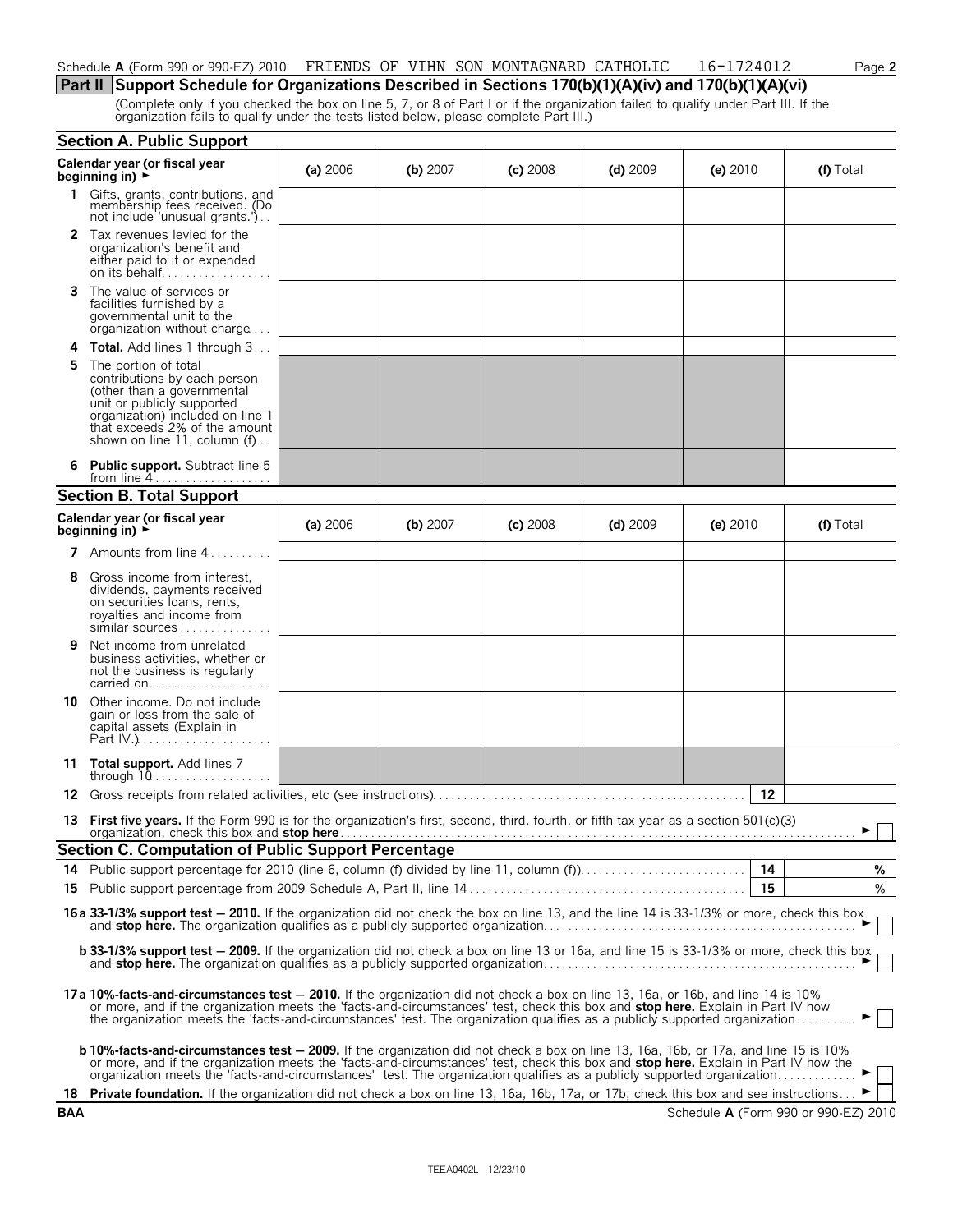#### Schedule **A** (Form 990 or 990-EZ) 2010 Page **3** FRIENDS OF VIHN SON MONTAGNARD CATHOLIC 16-1724012

### **Part III** Support Schedule for Organizations Described in Section 509(a)(2)

(Complete only if you checked the box on line 9 of Part I or if the organization failed to qualify under Part II. If the organization fails to qualify under the tests listed below, please complete Part II.)

|     | <b>Section A. Public Support</b>                                                                                                                                                                                                                                 |                |          |            |            |           |              |
|-----|------------------------------------------------------------------------------------------------------------------------------------------------------------------------------------------------------------------------------------------------------------------|----------------|----------|------------|------------|-----------|--------------|
|     | Calendar year (or fiscal yr beginning in) ►                                                                                                                                                                                                                      | (a) 2006       | (b) 2007 | $(c)$ 2008 | $(d)$ 2009 | (e) 2010  | (f) Total    |
|     | 1 Gifts, grants, contributions<br>and membership fees<br>received. (Do not include                                                                                                                                                                               |                |          |            |            |           |              |
|     |                                                                                                                                                                                                                                                                  |                |          |            |            |           |              |
|     | any 'unusual grants.')                                                                                                                                                                                                                                           | 39,763.        | 94,289.  | 78,107.    | 97,215.    | 112,716.  | 422,090.     |
|     | 2 Gross receipts from admis-<br>sions, merchandise sold or                                                                                                                                                                                                       |                |          |            |            |           |              |
|     | services performed, or facilities                                                                                                                                                                                                                                |                |          |            |            |           |              |
|     | furnished in any activity that is                                                                                                                                                                                                                                |                |          |            |            |           |              |
|     | related to the organization's<br>$tax\text{-}exempt$ purpose                                                                                                                                                                                                     |                |          |            |            |           | $0$ .        |
| 3.  | Gross receipts from activities                                                                                                                                                                                                                                   |                |          |            |            |           |              |
|     | that are not an unrelated trade                                                                                                                                                                                                                                  |                |          |            |            |           |              |
|     | or business under section 513.                                                                                                                                                                                                                                   |                |          |            |            |           | 0.           |
|     | 4 Tax revenues levied for the<br>organization's benefit and                                                                                                                                                                                                      |                |          |            |            |           |              |
|     | either paid to or expended on                                                                                                                                                                                                                                    |                |          |            |            |           |              |
|     |                                                                                                                                                                                                                                                                  |                |          |            |            |           | $0$ .        |
|     | 5 The value of services or<br>facilities furnished by a                                                                                                                                                                                                          |                |          |            |            |           |              |
|     | governmental unit to the                                                                                                                                                                                                                                         |                |          |            |            |           |              |
|     | organization without charge                                                                                                                                                                                                                                      |                |          |            |            |           | 0.           |
|     | 6 Total. Add lines 1 through 5                                                                                                                                                                                                                                   | 39,763.        | 94,289.  | 78,107.    | 97,215.    | 112,716.  | 422,090.     |
|     | <b>7a</b> Amounts included on lines 1.                                                                                                                                                                                                                           |                |          |            |            |           |              |
|     | 2, and 3 received from<br>disqualified persons                                                                                                                                                                                                                   | 0.             | 0.       | 0.         | 0.         | 0.        | $0$ .        |
|     | <b>b</b> Amounts included on lines 2                                                                                                                                                                                                                             |                |          |            |            |           |              |
|     | and 3 received from other than                                                                                                                                                                                                                                   |                |          |            |            |           |              |
|     | disqualified persons that                                                                                                                                                                                                                                        |                |          |            |            |           |              |
|     | exceed the greater of \$5,000 or<br>1% of the amount on line 13                                                                                                                                                                                                  |                |          |            |            |           |              |
|     |                                                                                                                                                                                                                                                                  | 0.             | 0.       | 0.         | 0.         | 0.        | $0$ .        |
|     | c Add lines $7a$ and $7b$                                                                                                                                                                                                                                        | 0.             | 0.       | 0.         | 0.         | 0.        | $0$ .        |
|     | 8 Public support (Subtract line                                                                                                                                                                                                                                  |                |          |            |            |           |              |
|     |                                                                                                                                                                                                                                                                  |                |          |            |            |           | 422,090.     |
|     | <b>Section B. Total Support</b>                                                                                                                                                                                                                                  |                |          |            |            |           |              |
|     | Calendar year (or fiscal yr beginning in) $\blacktriangleright$                                                                                                                                                                                                  | (a) 2006       | (b) 2007 | $(c)$ 2008 | $(d)$ 2009 | (e) 2010  | (f) Total    |
|     | 9 Amounts from line 6                                                                                                                                                                                                                                            | 39,763.        | 94,289.  | 78,107.    | 97,215.    | 112,716.  | 422,090.     |
|     | <b>10a</b> Gross income from interest,<br>dividends, payments received                                                                                                                                                                                           |                |          |            |            |           |              |
|     | on securities loans, rents,                                                                                                                                                                                                                                      |                |          |            |            |           |              |
|     | royalties and income from                                                                                                                                                                                                                                        |                |          |            |            |           |              |
|     | similar sources<br><b>b</b> Unrelated business taxable                                                                                                                                                                                                           |                | 385.     | 2,336.     | 1,718.     | 1,202.    | 5,641.       |
|     | income (less section 511                                                                                                                                                                                                                                         |                |          |            |            |           |              |
|     | taxes) from businesses                                                                                                                                                                                                                                           |                |          |            |            |           |              |
|     | acquired after June 30, 1975                                                                                                                                                                                                                                     |                |          |            |            |           | 0.           |
|     | c Add lines $10a$ and $10b$                                                                                                                                                                                                                                      | $\mathbf{0}$ . | 385.     | 2,336.     | 1,718.     | 1,202.    | 5,641        |
|     | 11 Net income from unrelated business<br>activities not included in line 10b,                                                                                                                                                                                    |                |          |            |            |           |              |
|     | whether or not the business is                                                                                                                                                                                                                                   |                |          |            |            |           |              |
|     | regularly carried on                                                                                                                                                                                                                                             |                |          |            |            |           | 0.           |
|     | 12 Other income. Do not include                                                                                                                                                                                                                                  |                |          |            |            |           |              |
|     | gain or loss from the sale of<br>capital assets (Explain in                                                                                                                                                                                                      |                |          |            |            |           |              |
|     |                                                                                                                                                                                                                                                                  |                |          |            |            |           | 0.           |
|     | 13 Total support. (Add Ins 9, 10c, 11, and 12.)                                                                                                                                                                                                                  | 39,763.        | 94,674.  | 80,443.    | 98, 933.   | 113, 918. | 731.<br>427, |
| 14  |                                                                                                                                                                                                                                                                  |                |          |            |            |           |              |
|     | <b>Section C. Computation of Public Support Percentage</b>                                                                                                                                                                                                       |                |          |            |            |           |              |
| 15. |                                                                                                                                                                                                                                                                  |                |          |            |            | 15        | 98.7 %       |
|     |                                                                                                                                                                                                                                                                  |                |          |            |            | 16        | 98.6%        |
|     | Section D. Computation of Investment Income Percentage                                                                                                                                                                                                           |                |          |            |            |           |              |
|     |                                                                                                                                                                                                                                                                  |                |          |            |            | 17        | 1.3%         |
| 17  | Investment income percentage for 2010 (line 10c, column (f) divided by line 13, column (f)                                                                                                                                                                       |                |          |            |            |           |              |
| 18  |                                                                                                                                                                                                                                                                  |                |          |            |            | 18        | 1.4%         |
|     | 19a 33-1/3% support tests - 2010. If the organization did not check the box on line 14, and line 15 is more than 33-1/3%, and line 17<br>is not more than 33-1/3%, check this box and stop here. The organization qualifies as a publicly supported organization |                |          |            |            |           | $\mathbf{X}$ |
|     |                                                                                                                                                                                                                                                                  |                |          |            |            |           |              |
|     | <b>b 33-1/3% support tests - 2009.</b> If the organization did not check a box on line 14 or line 19a, and line 16 is more than 33-1/3%, and line 18 is not more than 33-1/3%, check this box and <b>stop here.</b> The organization qua                         |                |          |            |            |           |              |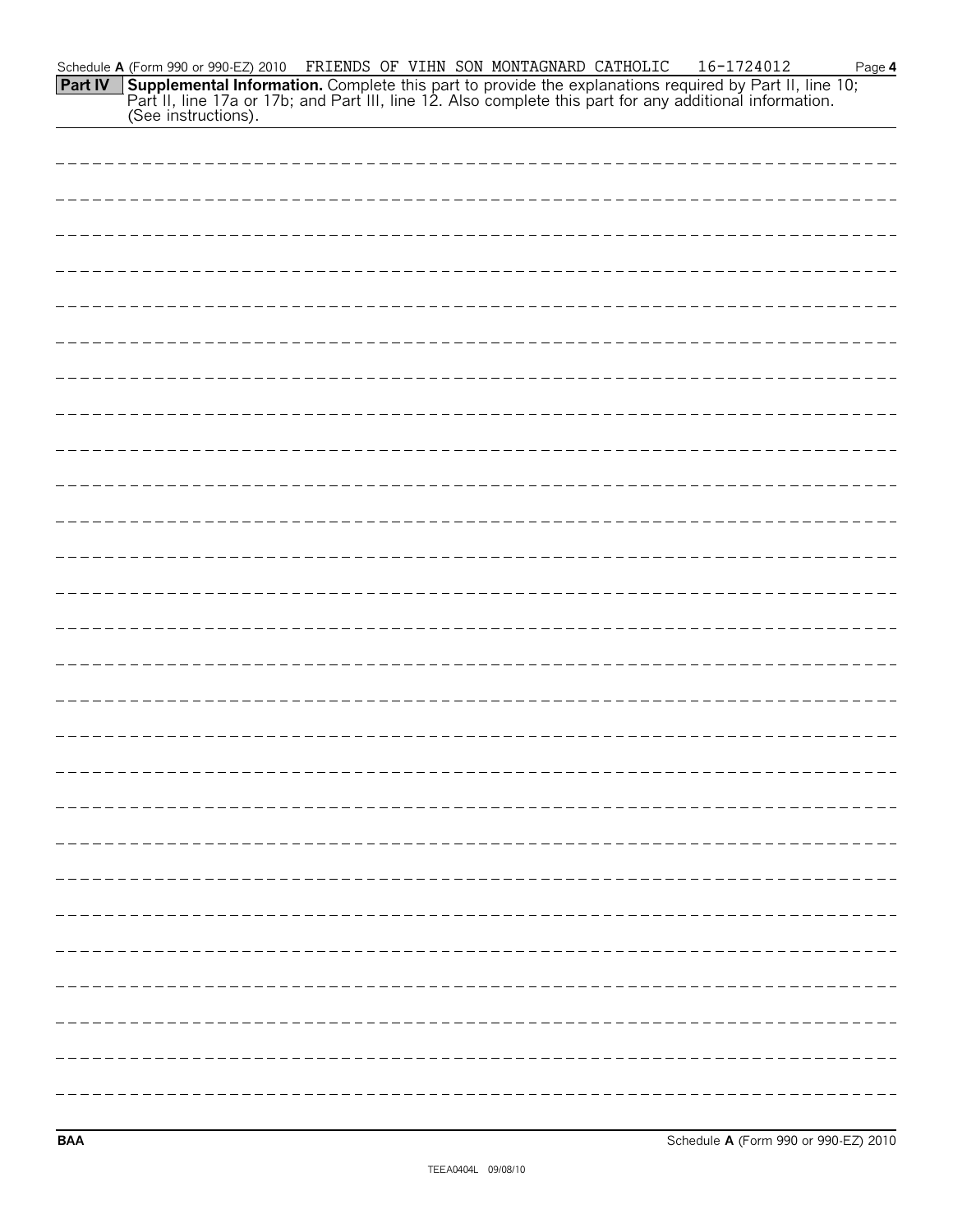| <b>SCHEDULE O</b>                                      | Supplemental Information to Form 990 or 990-EZ                                                                                                                           |                                              | OMB No. 1545-0047                          |  |  |
|--------------------------------------------------------|--------------------------------------------------------------------------------------------------------------------------------------------------------------------------|----------------------------------------------|--------------------------------------------|--|--|
| (Form 990 or 990-EZ)                                   |                                                                                                                                                                          |                                              | 2010                                       |  |  |
| Department of the Treasury<br>Internal Revenue Service | Complete to provide information for responses to specific questions on<br>Form 990 or 990-EZ or to provide any additional information.<br>Extract to Form 990 or 990-EZ. |                                              | <b>Open to Public</b><br><b>Inspection</b> |  |  |
|                                                        | Name of the organization FRIENDS OF VIHN SON MONTAGNARD CATHOLIC<br>ORPHANAGE AND MISSION - VIETNAM                                                                      | Employer identification number<br>16-1724012 |                                            |  |  |
|                                                        | <u>FORM 990-EZ, PART III - ORGANIZATION'S PRIMARY EXEMPT PURPOSE</u>                                                                                                     |                                              |                                            |  |  |
|                                                        | TO PROVIDE A COORDINATED EFFORT TO RAISE RESOURCES FOR THE CHILDREN AT VINH SON                                                                                          |                                              |                                            |  |  |
| MONTAGNARD ORPHANAGE.                                  |                                                                                                                                                                          |                                              |                                            |  |  |
|                                                        |                                                                                                                                                                          |                                              |                                            |  |  |
|                                                        | FORM 990-EZ, PART V - REGARDING TRANSFERS ASSOCIATED WITH PERSONAL BENEFIT CONTRACTS                                                                                     |                                              |                                            |  |  |
| (A)                                                    | DID THE ORGANIZATION, DURING THE YEAR, RECEIVE ANY FUNDS, DIRECTLY OR                                                                                                    |                                              |                                            |  |  |
|                                                        | INDIRECTLY, TO PAY PREMIUMS ON A PERSONAL BENEFIT CONTRACT?                                                                                                              |                                              | NO                                         |  |  |
| (B)                                                    | DID THE ORGANIZATION, DURING THE YEAR, PAY PREMIUMS, DIRECTLY OR                                                                                                         |                                              |                                            |  |  |
|                                                        |                                                                                                                                                                          |                                              | NO                                         |  |  |
|                                                        |                                                                                                                                                                          |                                              |                                            |  |  |
|                                                        |                                                                                                                                                                          |                                              |                                            |  |  |
|                                                        |                                                                                                                                                                          |                                              |                                            |  |  |
|                                                        |                                                                                                                                                                          |                                              |                                            |  |  |
|                                                        |                                                                                                                                                                          |                                              |                                            |  |  |
|                                                        |                                                                                                                                                                          |                                              |                                            |  |  |
|                                                        |                                                                                                                                                                          |                                              |                                            |  |  |
|                                                        |                                                                                                                                                                          |                                              |                                            |  |  |
|                                                        |                                                                                                                                                                          |                                              |                                            |  |  |
|                                                        |                                                                                                                                                                          |                                              |                                            |  |  |
|                                                        |                                                                                                                                                                          |                                              |                                            |  |  |
|                                                        |                                                                                                                                                                          |                                              |                                            |  |  |
|                                                        |                                                                                                                                                                          |                                              |                                            |  |  |
|                                                        |                                                                                                                                                                          |                                              |                                            |  |  |
|                                                        |                                                                                                                                                                          |                                              |                                            |  |  |
|                                                        |                                                                                                                                                                          |                                              |                                            |  |  |
|                                                        |                                                                                                                                                                          |                                              |                                            |  |  |
|                                                        |                                                                                                                                                                          |                                              |                                            |  |  |
|                                                        |                                                                                                                                                                          |                                              |                                            |  |  |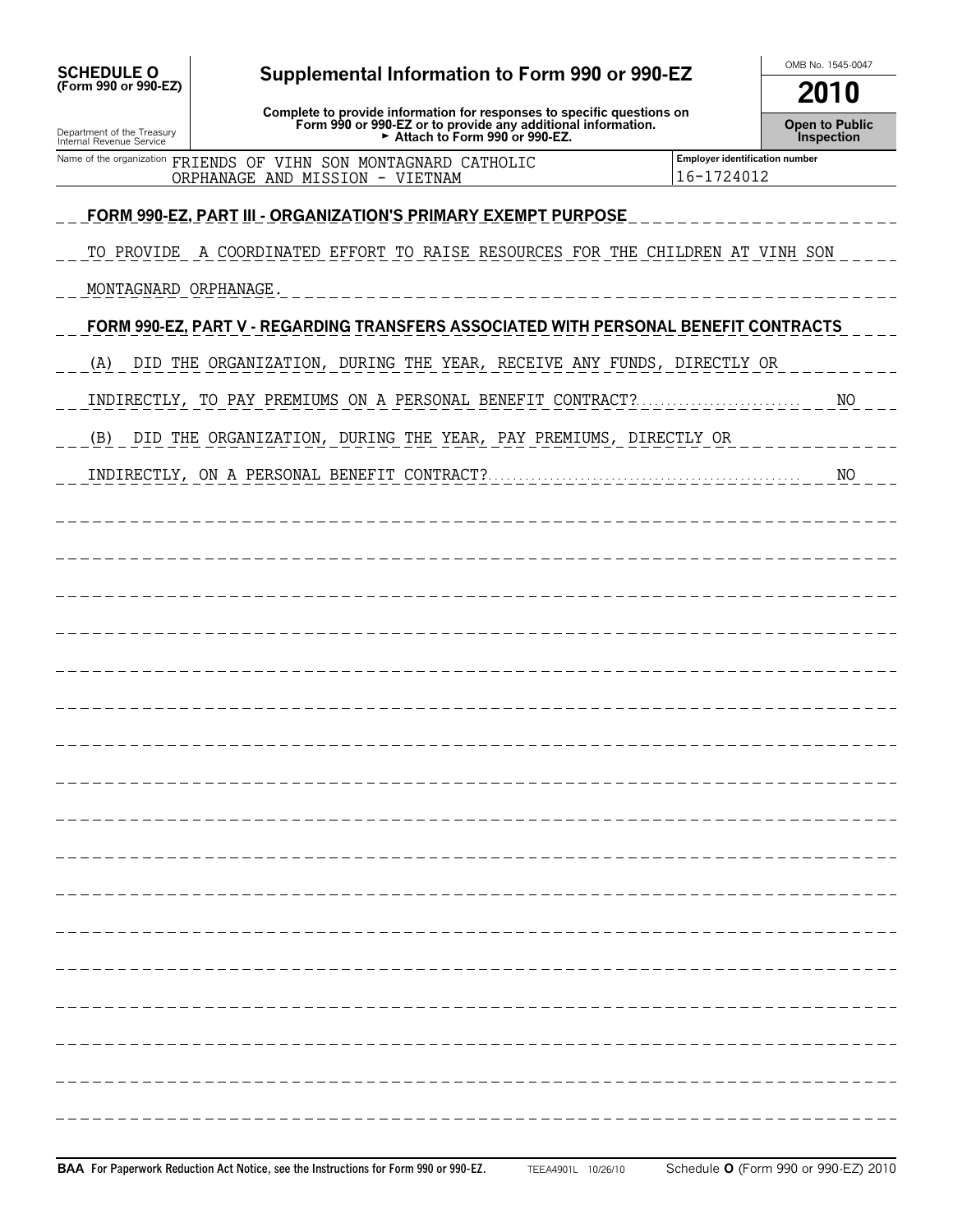# **2010 SCHEDULE O - SUPPLEMENTAL INFORMATION PAGE 2**

#### **FRIENDS OF VIHN SON MONTAGNARD CATHOLIC ORPHANAGE AND MISSION - VIETNAM 16-1724012**

**CLIENT FRIENDS**

#### **FORM 990-EZ, PART I, LINE 10 GRANTS AND SIMILAR AMOUNTS PAID IN EXCESS OF \$5,000**

| CLASS OF ACTIVITY:<br>DONEE'S NAME:<br>DONEE'S ADDRESS: | FINANCIAL SUPPORT<br>VINH SON MONTAGNARD ORPHANAGE<br>13 B NGUYEN HUE<br>KONTUM, KONTUM . VIETNAM |         |
|---------------------------------------------------------|---------------------------------------------------------------------------------------------------|---------|
| CASH AMOUNT GIVEN:                                      |                                                                                                   | 70,313. |

#### **FORM 990-EZ, PART I, LINE 16 OTHER EXPENSES**

| SING AND PROMO |  |
|----------------|--|
|                |  |
|                |  |
|                |  |
|                |  |
|                |  |
|                |  |

#### **FORM 990-EZ, PART II, LINE 24 OTHER ASSETS**

|                              |       | RFLI | "NNING | ENDING |
|------------------------------|-------|------|--------|--------|
| RECEIVABLE FROM ARTS & KIDS. | TOTAL |      |        |        |

#### **FORM 990-EZ, PART IV LIST OF OFFICERS, DIRECTORS, TRUSTEES, AND KEY EMPLOYEES**

| NAME AND ADDRESS                                          | TITLE AND<br><b>AVERAGE HOURS</b><br>PER WEEK DEVOTED | COMPEN-<br>SATION | CONTRI-<br>BUTION TO<br>EBP & DC | <b>EXPENSE</b><br>ACCOUNT/<br>OTHER |
|-----------------------------------------------------------|-------------------------------------------------------|-------------------|----------------------------------|-------------------------------------|
| DAVE CHAIX<br>10103 GAUTIER DR.<br>AUBURN, CA 95602       | PRESIDENT \$<br>40.00                                 | $0.$ \$           | $0.$ \$                          | 0.                                  |
| DENNIS COYNE<br>877 BORDERLANDS DR.<br>ERLANGER, KY 41018 | SECRETARY<br>15.00                                    | 0.                | $0$ .                            | 0.                                  |
| AL BROOKS<br>504 BAROOSHIAN<br>AUBURN, CA 95603           | TREASURER<br>15.00                                    | 0.                | 0.                               | 0.                                  |
| PATRICK MCKEE<br>270 HIDDEN CREEK DR.<br>AUBURN, CA 95603 | SENIOR VP<br>6.00                                     | 0.                | 0.                               | 0.                                  |

3/08/11 02:10PM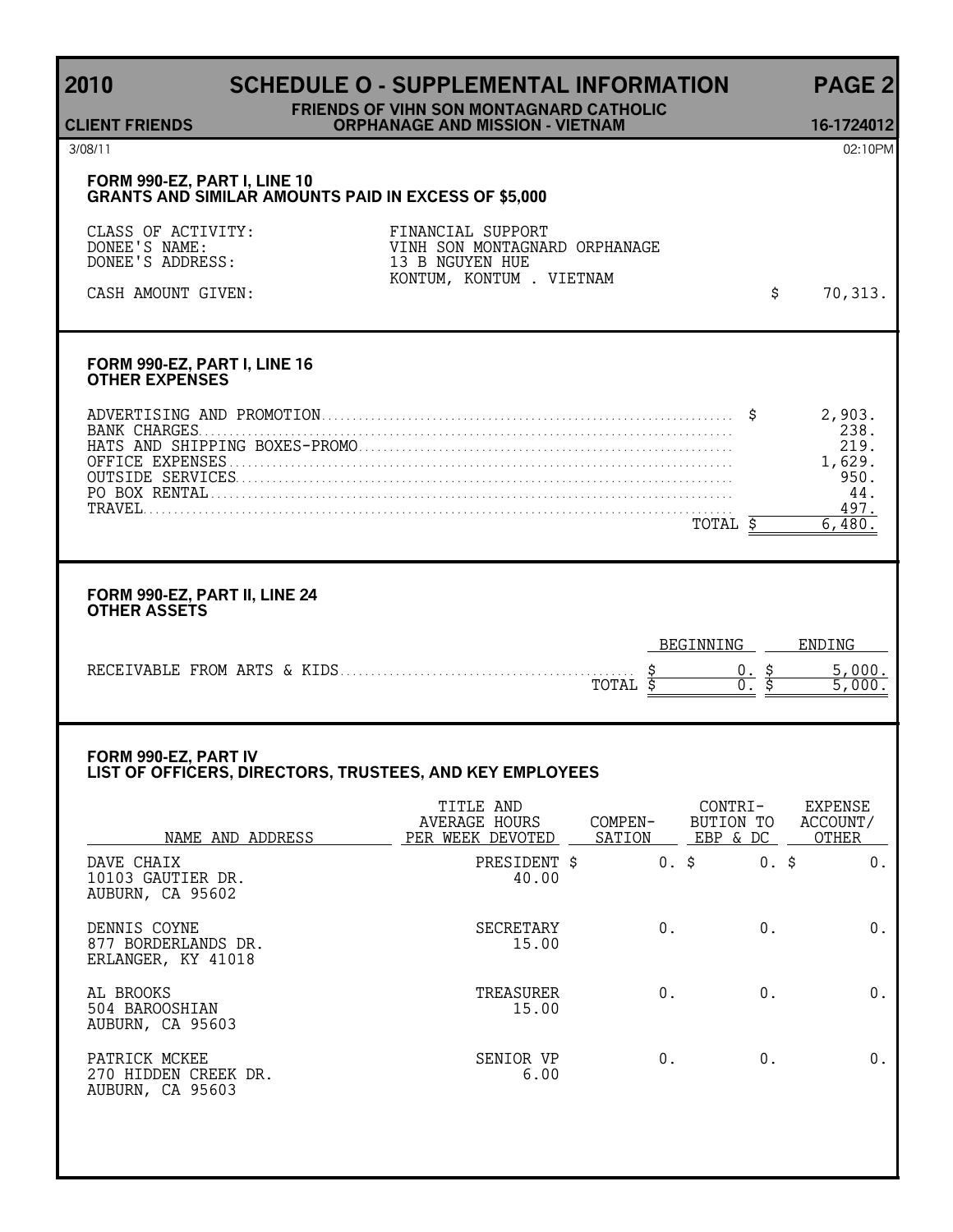## **2010 SCHEDULE O - SUPPLEMENTAL INFORMATION PAGE 3**

#### **FRIENDS OF VIHN SON MONTAGNARD CATHOLIC CLIENT FRIENDS ORPHANAGE AND MISSION - VIETNAM 16-1724012**

3/08/11 02:10PM

#### **FORM 990-EZ, PART IV (CONTINUED) LIST OF OFFICERS, DIRECTORS, TRUSTEES, AND KEY EMPLOYEES**

| NAME AND ADDRESS                                                                | TITLE AND<br>AVERAGE HOURS |                       | COMPEN-<br>PER WEEK DEVOTED SATION EBP & DC OTHER | CONTRI- | EXPENSE<br>BUTION TO ACCOUNT/ |
|---------------------------------------------------------------------------------|----------------------------|-----------------------|---------------------------------------------------|---------|-------------------------------|
| SISTER MARIE DOMINIQUE NGUYEN<br>427 S. EVERGREEN AVE.<br>LOS ANGELES, CA 90033 |                            | 1ST VP \$<br>7.00     | $0.$ \$                                           | $0.$ \$ | 0.                            |
| MIKE LITTLE<br>18 ARGENTO DR.<br>MISSION VIEJO, CA 92692                        |                            | 2ND VP<br>3.00        | 0.                                                | $0$ .   | $0$ .                         |
| MIKE GREGERSEN<br>P.O. BOX. 9119<br>AUBURN, CA 95604                            |                            | 3RD VP<br>3.00        | $0$ .                                             | $0$ .   | 0.                            |
| RICHARD LAHEY<br>991 POPLAR CT.<br>SUNNYVALE, CA 94086                          |                            | BOARD MEMBER<br>1.00  | 0.                                                | $0$ .   | $0$ .                         |
| PATRICK LEARY<br>6440 STONERIDGE MALL RD #115<br>PLEASANTON, CA 94588           |                            | BOARD MEMBER<br>4.00  | 0.                                                | 0.      | $0$ .                         |
| HANK GONZALES<br>146 RIVERVIEW DR<br>AUBURN, CA 95603                           |                            | BOARD MEMBER<br>3.00  | $0$ .                                             | $0$ .   | 0.                            |
| <b>BART RUUD</b><br>843 SIERRA VIEW CIRCLE<br>AUBURN, CA 95603                  |                            | BOARD MEMBER<br>10.00 | $0$ .                                             | $0$ .   | 0.                            |
| CLYDE LEWANDOWSKI<br>6525 47TH AVE SE<br>ST. CLOUD, MN 56304                    |                            | BOARD MEMBER<br>4.00  | 0.                                                | $0$ .   | 0.                            |
| PAT KEEGAN<br>1130 CLYDEBANK CT.<br>SUNNYVALE, CA 94087                         |                            | BOARD MEMBER<br>3.00  | $0$ .                                             | $0$ .   | 0.                            |
|                                                                                 |                            | TOTAL \$              | 0.5                                               | 0.5     | $\overline{0}$ .              |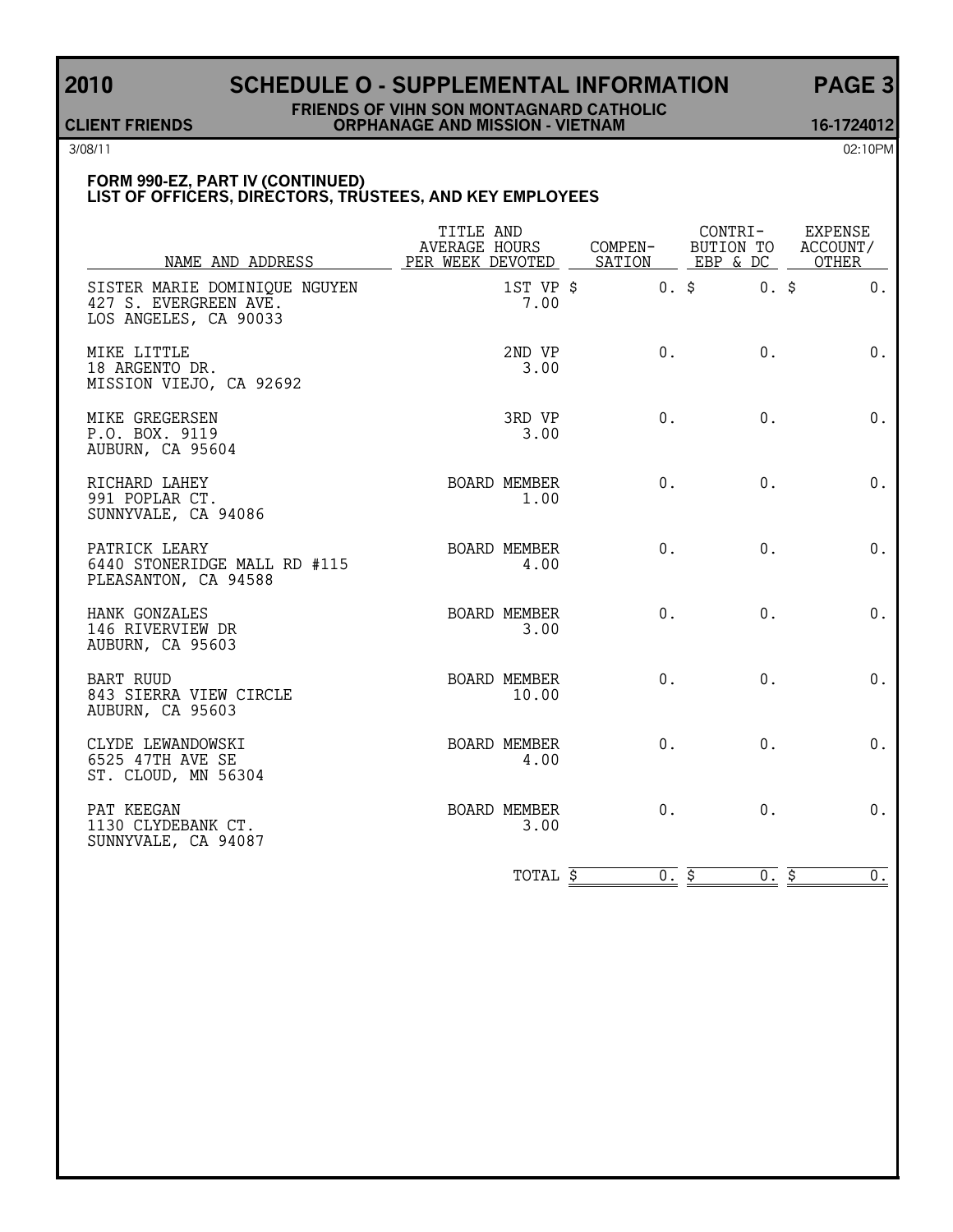#### TAXABLE YEAR California Exempt Organization **Taxable Year California 2010 California Exempt Organization Annual Information Return 199**

| I |  |
|---|--|

| A First Return Filed?         |                         | Calendar year 2010 or fiscal year beginning month<br>, and ending month<br>day<br>year<br>Yes<br><b>B</b> Type of organization<br>Exempt under Section 23701 $\mathbf D$<br>(insert letter)                                    | dav                     | CORP#          | vear                |
|-------------------------------|-------------------------|--------------------------------------------------------------------------------------------------------------------------------------------------------------------------------------------------------------------------------|-------------------------|----------------|---------------------|
|                               |                         | X<br>IRC Section 4947(a)(1) trust<br>No                                                                                                                                                                                        |                         | 9802094        |                     |
| Corporation/Organization Name |                         | FRIENDS OF VIHN SON MONTAGNARD CATHOLIC                                                                                                                                                                                        |                         | <b>FEIN</b>    |                     |
|                               |                         | ORPHANAGE AND MISSION - VIETNAM                                                                                                                                                                                                |                         | 16-1724012     |                     |
| Address                       |                         |                                                                                                                                                                                                                                |                         |                |                     |
| BOX 9322<br>PO.               |                         |                                                                                                                                                                                                                                |                         |                |                     |
| City                          |                         |                                                                                                                                                                                                                                |                         | State ZIP Code |                     |
| AUBURN, CA 95604              |                         |                                                                                                                                                                                                                                |                         |                |                     |
|                               |                         | X No<br>contributions, check box. See General Instruction F.<br>Yes<br>No filing fee is required                                                                                                                               |                         |                |                     |
|                               |                         | X No<br><b>D</b> Are you a subordinate/affiliate in a group exemption?<br>Yes<br>Accounting method used $\ldots$ 1 $\lfloor x \rfloor$ Cash<br>н                                                                               |                         | 2 Accrual      | 31<br>Other         |
|                               |                         | <b>a</b> Is this a group filing for affiliates?<br>If exempt under R&TC Section 23701d, has the organization during the year:<br>I.<br>Yes<br>l No                                                                             |                         |                |                     |
|                               |                         | (1) participated in any political campaign or (2) attempted to influence<br><b>b</b> If 'Yes,' enter the number of affiliates                                                                                                  |                         |                |                     |
|                               |                         | legislation or any ballot measure, or (3) made an election under<br>R&TC Section 23704.5 (relating to lobbying by public charities)? If 'Yes,'<br>N <sub>o</sub><br>Yes                                                        |                         |                |                     |
|                               |                         | complete and attach form FTB 3509, Political or Legislative Activities by<br>(If 'No,' attach a list. See instructions.)                                                                                                       |                         |                |                     |
|                               |                         | <b>d</b> Is this a separate return filed by an organization covered                                                                                                                                                            |                         |                |                     |
|                               |                         | I No<br>Yes<br>J<br>Did the organization have any changes in its activities, governing instrument,                                                                                                                             |                         |                |                     |
|                               |                         | articles of incorporation, or bylaws that have not been reported to the<br>e Federal Group Exemption Number<br>Franchise Tax Board? If 'Yes,' complete an explanation and attach copies                                        |                         |                |                     |
|                               |                         | <b>No</b><br>f Is a roster of subordinates attached?<br>Yes                                                                                                                                                                    |                         |                | X No<br>Yes         |
| $E$ Final return?             |                         | Is the organization exempt under R&TC Section 23701g? $\bullet$  <br>ĸ                                                                                                                                                         |                         |                | X No<br>Yes         |
|                               | Dissolved               | Surrendered (Withdrawn)<br>If 'Yes,' enter amount of gross receipts from                                                                                                                                                       |                         |                |                     |
|                               |                         | Merged/Reorganized (attach explanation)                                                                                                                                                                                        |                         |                |                     |
|                               |                         | If a box is checked, enter date $\bullet$<br>Is the organization under audit by the IRS or has the<br>L<br>F Check the box if the organization filed the following federal forms or schedule:<br>IRS audited in a prior year?  |                         |                | X No<br>Yes         |
| $1 \bullet$                   | 990T                    | 2 <b>0</b> 990PF<br>$3 \bullet$ (Schedule H) 990<br>Is the organization a Limited Liability Company?<br>M                                                                                                                      |                         |                | X No<br>Yes         |
|                               |                         | N<br>G If organization is exempt under R&TC Section 23701d and is exclusively religious,<br>Did the organization file Form 100 or Form 109 to                                                                                  |                         |                |                     |
|                               |                         | educational, or charitable, and is supported primarily (50% or more) by public<br>report taxable income?                                                                                                                       |                         | $\bullet$      | X No<br>Yes         |
| Part I                        |                         | Complete Part I unless not required to file this form. See General Instructions B and C.                                                                                                                                       |                         |                |                     |
|                               | 1                       |                                                                                                                                                                                                                                | $\mathbf{1}$            |                | 1,202.              |
|                               | 2                       |                                                                                                                                                                                                                                | $\overline{\mathbf{c}}$ |                |                     |
| <b>Receipts</b><br>and        | 3                       |                                                                                                                                                                                                                                | $\overline{\mathbf{3}}$ |                | 112,716.            |
| <b>Revenues</b>               | 4                       | Total gross receipts for filing requirement test. Add line 1 through line 3.                                                                                                                                                   |                         |                |                     |
|                               |                         | This line must be completed. If the result is less than \$25,000, see General Instruction B. . ●                                                                                                                               | 4                       |                | 113,918.            |
|                               | 5                       | 5<br>$6\phantom{1}$                                                                                                                                                                                                            |                         |                |                     |
|                               | 6<br>7                  | Cost or other basis, and sales expenses of assets sold $\bullet$                                                                                                                                                               | $\overline{7}$          |                |                     |
|                               | 8                       |                                                                                                                                                                                                                                | 8                       |                | 113,918.            |
|                               | 9                       |                                                                                                                                                                                                                                | 9                       |                | 81,287.             |
| <b>Expenses</b>               | 10                      | Excess of receipts over expenses and disbursements. Subtract line 9 from line 8 ●                                                                                                                                              | 10                      |                | 32,631.             |
|                               | 11                      |                                                                                                                                                                                                                                | 11                      |                | 10.                 |
|                               | 12                      |                                                                                                                                                                                                                                | 12                      |                |                     |
| Filing<br>Fee                 | 13                      |                                                                                                                                                                                                                                | 13                      |                |                     |
|                               | 14                      |                                                                                                                                                                                                                                | 14                      |                |                     |
|                               | 15                      | Balance due. Add line 11, line 13, and line 14.                                                                                                                                                                                | 15                      |                | 10.                 |
|                               |                         | Under penalties of perjury, I declare that I have examined this return, including accompanying schedules and statements, and to the best of my knowledge and belief, it is true, correct, and complete. Declaration of prepare |                         |                |                     |
| Sign                          |                         | Title<br>Date                                                                                                                                                                                                                  |                         |                |                     |
| Here                          |                         | Signature >                                                                                                                                                                                                                    |                         | Telephone      |                     |
|                               | of officer              | PRESIDENT<br>Date<br>Check                                                                                                                                                                                                     |                         | 530-269-1431   | Preparer's PTIN/SSN |
|                               | Preparer's<br>signature | if self-<br>$\blacktriangleright$  X<br>3/08/11<br>JOHN J. MOORE<br>employed                                                                                                                                                   |                         | P00096430      |                     |
| Paid<br>Preparer's            |                         | LAFLER MOORE CONNERTY & WEBB,<br>LLP                                                                                                                                                                                           | $\bullet$               | <b>FEIN</b>    |                     |
| Use Only                      |                         | Firm's name<br>(or yours, if<br>2237 DOUGLAS BLVD STE 140                                                                                                                                                                      |                         | 94-3287444     |                     |
|                               |                         | self-employed)<br>and address<br>ROSEVILLE, CA 95661-3831                                                                                                                                                                      |                         | Telephone      |                     |
|                               |                         |                                                                                                                                                                                                                                |                         |                | $(916) 784 - 1040$  |
|                               |                         | May the FTB discuss this return with the preparer shown above? See instructions                                                                                                                                                | $\bullet$               | X Yes          | No.                 |

| $0.59$ $\blacksquare$ | 3651104 |
|-----------------------|---------|
|                       |         |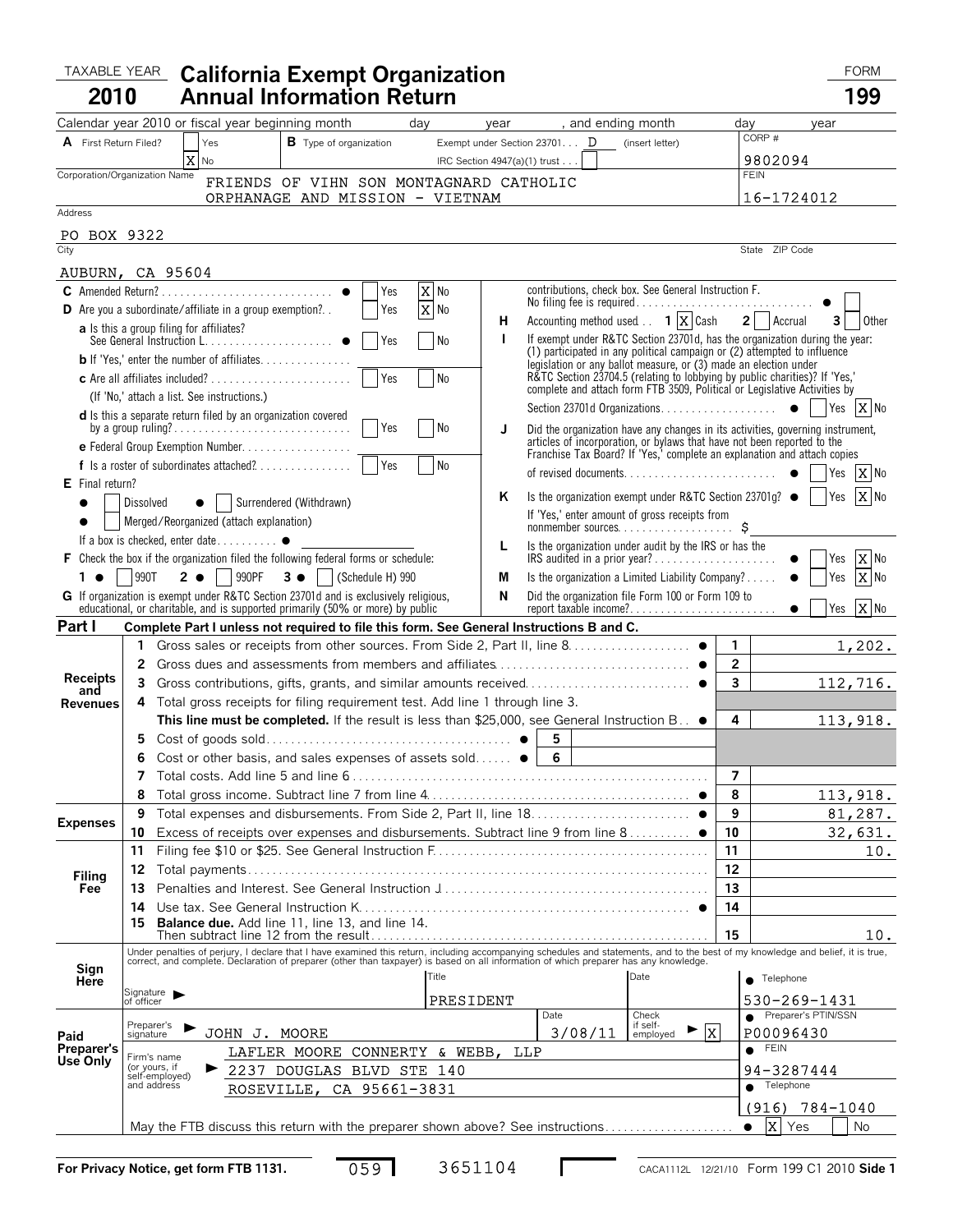#### FRIENDS OF VIHN SON MONTAGNARD CATHOLIC 16-1724012

Part II Organizations with gross receipts of more than \$25,000 and private foundations regardless of amount of gross receipts –<br>complete Part II or furnish substitute information. See Specific Line Instructions.

|                         |        |    | complete Part II or furnish substitute information. See Specific Line Instructions.                     |                           |                                                      |                              |                     |          |
|-------------------------|--------|----|---------------------------------------------------------------------------------------------------------|---------------------------|------------------------------------------------------|------------------------------|---------------------|----------|
|                         |        | 1  |                                                                                                         |                           |                                                      |                              | 1.                  |          |
|                         |        | 2  |                                                                                                         |                           |                                                      |                              | $\overline{2}$      | 1,202.   |
|                         |        | 3  |                                                                                                         |                           |                                                      |                              | 3                   |          |
| <b>Receipts</b>         |        | 4  |                                                                                                         |                           |                                                      |                              | 4                   |          |
| from                    |        | 5  |                                                                                                         |                           |                                                      |                              | 5                   |          |
| Other<br><b>Sources</b> |        | 6  |                                                                                                         |                           |                                                      |                              | 6                   |          |
|                         |        | 7  |                                                                                                         |                           |                                                      |                              | 7                   |          |
|                         |        |    | Total gross sales or receipts from other sources. Add line 1 through line 7.                            |                           |                                                      |                              |                     |          |
|                         |        | 8  |                                                                                                         |                           |                                                      |                              |                     |          |
|                         |        |    |                                                                                                         |                           |                                                      |                              | 8                   | 1,202.   |
|                         |        | 9  | Contributions, gifts, grants, and similar amounts paid. Attach schedule. SEE. . STATEMENT. 1 ●          |                           |                                                      |                              | 9                   | 72, 285. |
|                         |        | 10 |                                                                                                         |                           |                                                      |                              | 10                  |          |
|                         |        | 11 | Compensation of officers, directors, and trustees. Attach schedule SEE. STATEMENT . 2 ●                 |                           |                                                      |                              | 11                  | 0.       |
| <b>Expenses</b><br>and  |        | 12 |                                                                                                         |                           |                                                      |                              | 12                  |          |
| Disburse-               |        | 13 |                                                                                                         |                           |                                                      |                              | 13                  |          |
| ments                   |        | 14 |                                                                                                         |                           |                                                      |                              | 14                  |          |
|                         |        | 15 |                                                                                                         |                           |                                                      |                              | 15                  |          |
|                         |        | 16 |                                                                                                         |                           |                                                      |                              | 16                  |          |
|                         |        | 17 |                                                                                                         |                           |                                                      |                              | 17                  | 9,002.   |
|                         |        | 18 | Total expenses and disbursements. Add line 9 through line 17. Enter here and on Side 1, Part I, line 9. |                           |                                                      |                              | 18                  | 81,287.  |
| <b>Schedule L</b>       |        |    | <b>Balance Sheets</b>                                                                                   | Beginning of taxable year |                                                      |                              | End of taxable year |          |
| <b>Assets</b>           |        |    |                                                                                                         | (a)                       | (b)                                                  | (c)                          |                     | (d)      |
| 1                       |        |    |                                                                                                         |                           | 112,269.                                             |                              | $\bullet$           | 139,900. |
| 2                       |        |    | Net accounts receivable                                                                                 |                           |                                                      |                              | $\bullet$           |          |
| 3                       |        |    | Net notes receivable. Attach schedule                                                                   |                           |                                                      |                              |                     |          |
| 4                       |        |    |                                                                                                         |                           |                                                      |                              |                     |          |
| 5                       |        |    | Federal and state government obligations                                                                |                           |                                                      |                              |                     |          |
| 6                       |        |    | Investments in other bonds. Attach sch. 1                                                               |                           |                                                      |                              | $\bullet$           |          |
| 7                       |        |    | Investments in stock. Attach schedule                                                                   |                           |                                                      |                              | $\bullet$           |          |
| 8                       |        |    | Mortgage loans (number of loans )                                                                       |                           |                                                      |                              | $\bullet$           |          |
| 9                       |        |    | Other investments. Attach schedule                                                                      |                           |                                                      |                              | $\bullet$           |          |
|                         |        |    |                                                                                                         |                           |                                                      |                              |                     |          |
|                         |        |    |                                                                                                         |                           |                                                      |                              |                     |          |
| 11                      |        |    |                                                                                                         |                           |                                                      |                              | $\bullet$           |          |
| 12                      |        |    | Other assets. Attach schedule. STM . 4                                                                  |                           |                                                      |                              | $\bullet$           | 5,000.   |
| 13                      |        |    |                                                                                                         |                           | 112,269.                                             |                              |                     | 144,900. |
|                         |        |    | Liabilities and net worth                                                                               |                           |                                                      |                              |                     |          |
|                         |        |    | 14 Accounts payable                                                                                     |                           |                                                      |                              | $\bullet$           |          |
| 15                      |        |    | Contributions, gifts, or grants payable.                                                                |                           |                                                      |                              | $\bullet$           |          |
| 16                      |        |    | Bonds and notes payable. Attach schedule                                                                |                           |                                                      |                              | $\bullet$           |          |
| 17                      |        |    |                                                                                                         |                           |                                                      |                              | $\bullet$           |          |
| 18                      |        |    | Other liabilities. Attach schedule                                                                      |                           |                                                      |                              |                     |          |
| 19                      |        |    |                                                                                                         |                           | 112,269.                                             |                              | $\bullet$           | 144,900. |
| 20                      |        |    | Paid-in or capital surplus. Attach reconciliation.                                                      |                           |                                                      |                              | $\bullet$           |          |
| 21                      |        |    |                                                                                                         |                           |                                                      |                              | $\bullet$           |          |
| 22                      |        |    |                                                                                                         |                           | 112,269.                                             |                              |                     | 144,900. |
| <b>Schedule M-1</b>     |        |    | Reconciliation of income per books with income per return                                               |                           |                                                      |                              |                     |          |
|                         |        |    | Do not complete this schedule if the amount on Schedule L, line 13, column (d), is less than \$25,000   |                           |                                                      |                              |                     |          |
| 1.                      |        |    |                                                                                                         | 32,631.                   | Income recorded on books this year<br>$\overline{7}$ |                              |                     |          |
| 2                       |        |    |                                                                                                         |                           | not included in this return.                         |                              |                     |          |
| 3                       |        |    |                                                                                                         |                           |                                                      |                              |                     |          |
| 4                       |        |    | Income not recorded on books this year.                                                                 |                           | Deductions in this return not charged<br>8           |                              |                     |          |
|                         |        |    |                                                                                                         |                           | against book income this year.                       |                              |                     |          |
| 5                       |        |    | Expenses recorded on books this year not deducted                                                       |                           |                                                      |                              |                     |          |
|                         |        |    |                                                                                                         |                           | 9                                                    | Total. Add line 7 and line 8 |                     |          |
| 6                       | Total. |    |                                                                                                         |                           | Net income per return.<br>10                         |                              |                     |          |
|                         |        |    | Add line 1 through line 5                                                                               | 32,631.                   |                                                      | Subtract line 9 from line 6. |                     | 32,631.  |

059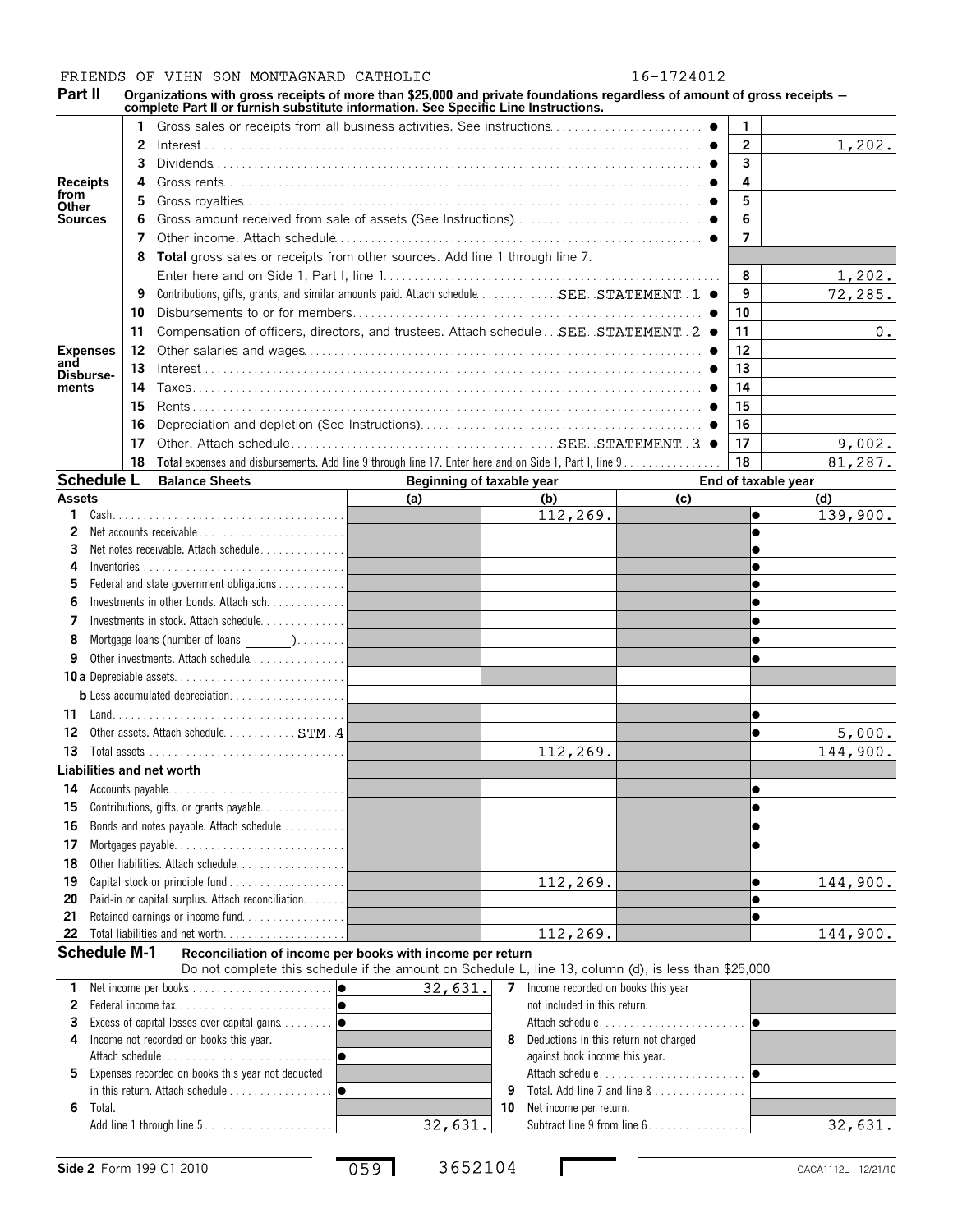### **2010 CALIFORNIA STATEMENTS PAGE 1 FRIENDS OF VIHN SON MONTAGNARD CATHOLIC ORPHANAGE AND MISSION - VIETNAM 16-1724012**

**CLIENT FRIENDS**

3/08/11 02:10PM

#### **STATEMENT 1 FORM 199, PART II, LINE 9 CONTRIBUTIONS, GIFTS, GRANTS, AND SIMILAR AMOUNTS PAID**

| CLASS OF ACTIVITY:<br>DONEE'S NAME:<br>DONEE'S STREET ADDRESS: 13 B NGUYEN HUE<br>DONEE'S CITY, STATE, ZIP: KONTUM, KONTUM . VIETNAM<br>AMOUNT GIVEN:                                                                                                                             | FINANCIAL SUPPORT<br>VINH SON MONTAGNARD ORPHANAGE                      | \$<br>70,313. |
|-----------------------------------------------------------------------------------------------------------------------------------------------------------------------------------------------------------------------------------------------------------------------------------|-------------------------------------------------------------------------|---------------|
| CLASS OF ACTIVITY:<br>DONEE'S NAME:<br>DONEE'S STREET ADDRESS: 13 B NGUYEN HUE<br>DONEE'S CITY, STATE, ZIP: KONTUM, KONTUM . VIETNAM<br>DESCRIPTION OF PROPERTY: IN KIND DONATIONS<br>DATE OF GIFT:<br>BOOK VALUE:<br>METHOD USED TO DETERMINE BV: PURCHASE<br>FAIR MARKET VALUE: | FINANCIAL SUPPORT<br>VINH SON MONTAGNARD ORPHANAGE<br>VARIOUS<br>1,972. | 1,972.        |

#### TOTAL  $\frac{2}{5}$  72,285.

#### **STATEMENT 2 FORM 199, PART II, LINE 11 COMPENSATION OF OFFICERS, DIRECTORS, TRUSTEES AND KEY EMPLOYEES**

#### **CURRENT OFFICERS:**

| NAME AND ADDRESS                                                                | TITLE AND<br>AVERAGE HOURS<br>PER WEEK DEVOTED | COMPEN- | CONTRI-<br>BUTION TO<br>SATION EBP & DC | <b>EXPENSE</b><br>ACCOUNT/<br>OTHER |
|---------------------------------------------------------------------------------|------------------------------------------------|---------|-----------------------------------------|-------------------------------------|
| DAVE CHAIX<br>10103 GAUTIER DR.<br>AUBURN, CA 95602                             | PRESIDENT<br>40.00                             | \$      | $0.$ \$<br>$0.$ \$                      | $0$ .                               |
| DENNIS COYNE<br>877 BORDERLANDS DR.<br>ERLANGER, KY 41018                       | SECRETARY<br>15.00                             | $0$ .   | $0$ .                                   | $0$ .                               |
| AL BROOKS<br>504 BAROOSHIAN<br>AUBURN, CA 95603                                 | TREASURER<br>15.00                             | $0$ .   | $0$ .                                   | $0$ .                               |
| PATRICK MCKEE<br>270 HIDDEN CREEK DR.<br>AUBURN, CA 95603                       | SENIOR VP<br>6.00                              | $0$ .   | 0.                                      | 0.                                  |
| SISTER MARIE DOMINIQUE NGUYEN<br>427 S. EVERGREEN AVE.<br>LOS ANGELES, CA 90033 | 1ST VP<br>7.00                                 | 0.      | 0.                                      | 0.                                  |
| MIKE LITTLE<br>18 ARGENTO DR.<br>MISSION VIEJO, CA 92692                        | 2ND VP<br>3.00                                 | 0.      | 0.                                      | 0.                                  |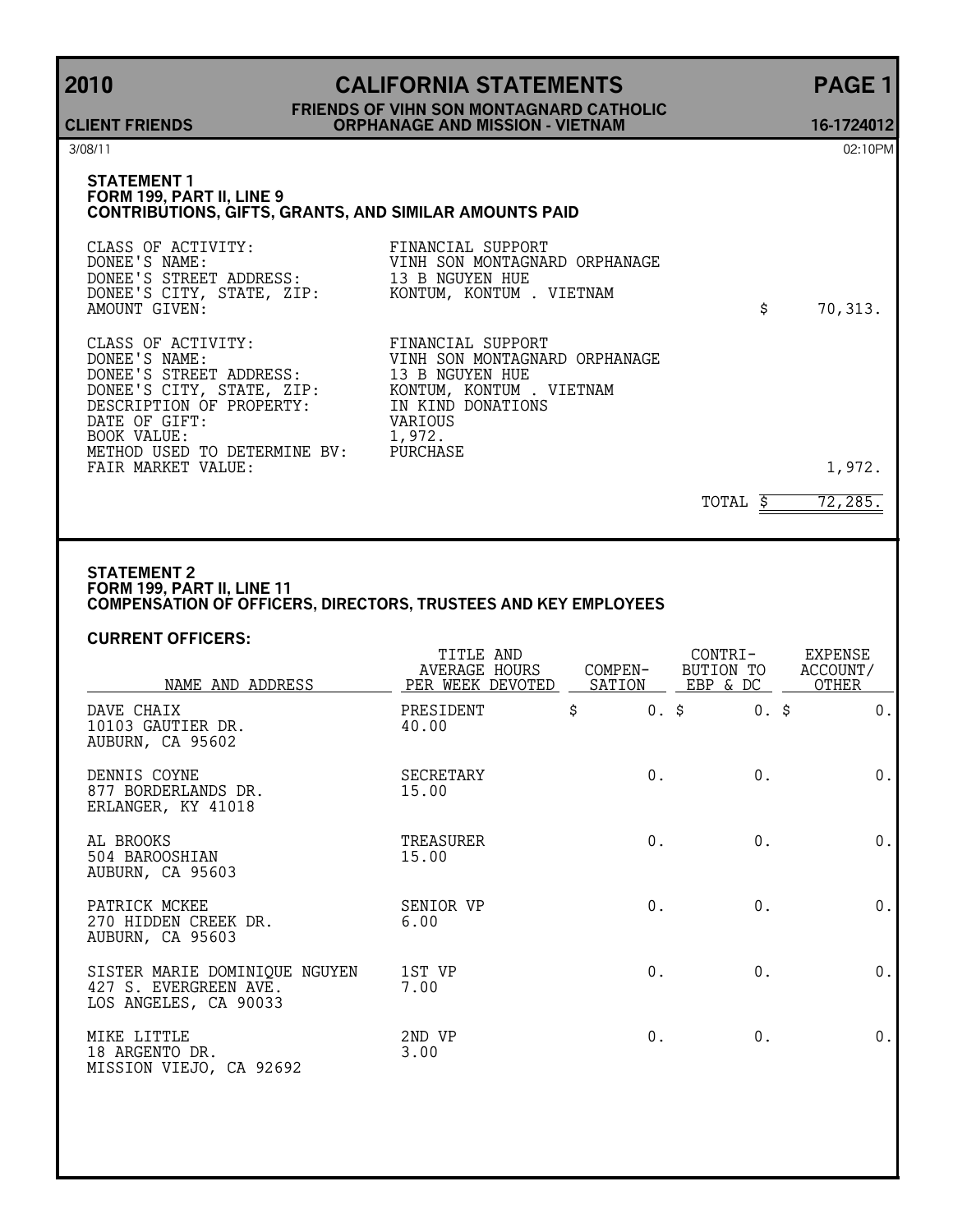# **2010 CALIFORNIA STATEMENTS PAGE 2**

#### **FRIENDS OF VIHN SON MONTAGNARD CATHOLIC CLIENT FRIENDS ORPHANAGE AND MISSION - VIETNAM 16-1724012**

3/08/11 02:10PM

#### **STATEMENT 2 (CONTINUED) FORM 199, PART II, LINE 11 COMPENSATION OF OFFICERS, DIRECTORS, TRUSTEES AND KEY EMPLOYEES**

#### **CURRENT OFFICERS:**

| NAME AND ADDRESS                                                      | TITLE AND<br>AVERAGE HOURS<br>PER WEEK DEVOTED SATION EBP & DC |       | CONTRI-<br>COMPEN- BUTION TO ACCOUNT/ | EXPENSE<br>OTHER |
|-----------------------------------------------------------------------|----------------------------------------------------------------|-------|---------------------------------------|------------------|
| MIKE GREGERSEN<br>P.O. BOX. 9119<br>AUBURN, CA 95604                  | 3RD VP<br>3.00                                                 | \$    | $0.$ \$<br>$0.$ \$                    | $0$ .            |
| RICHARD LAHEY<br>991 POPLAR CT.<br>SUNNYVALE, CA 94086                | BOARD MEMBER<br>1.00                                           | $0$ . | 0.                                    | $0$ .            |
| PATRICK LEARY<br>6440 STONERIDGE MALL RD #115<br>PLEASANTON, CA 94588 | BOARD MEMBER<br>4.00                                           | $0$ . | $0$ .                                 | $0$ .            |
| HANK GONZALES<br>146 RIVERVIEW DR<br>AUBURN, CA 95603                 | BOARD MEMBER<br>3.00                                           | $0$ . | $0$ .                                 | $0$ .            |
| BART RUUD<br>843 SIERRA VIEW CIRCLE<br>AUBURN, CA 95603               | BOARD MEMBER<br>10.00                                          | $0$ . | 0.                                    | $0$ .            |
| CLYDE LEWANDOWSKI<br>6525 47TH AVE SE<br>ST. CLOUD, MN 56304          | BOARD MEMBER<br>4.00                                           | $0$ . | 0.                                    | 0.               |
| PAT KEEGAN<br>1130 CLYDEBANK CT.<br>SUNNYVALE, CA 94087               | BOARD MEMBER<br>3.00                                           | $0$ . | $0$ .                                 | 0.               |
|                                                                       | TOTAL \$                                                       | 0.5   | <u>ō. \$</u>                          | $\overline{0}$ . |

#### **STATEMENT 3 FORM 199, PART II, LINE 17 OTHER EXPENSES**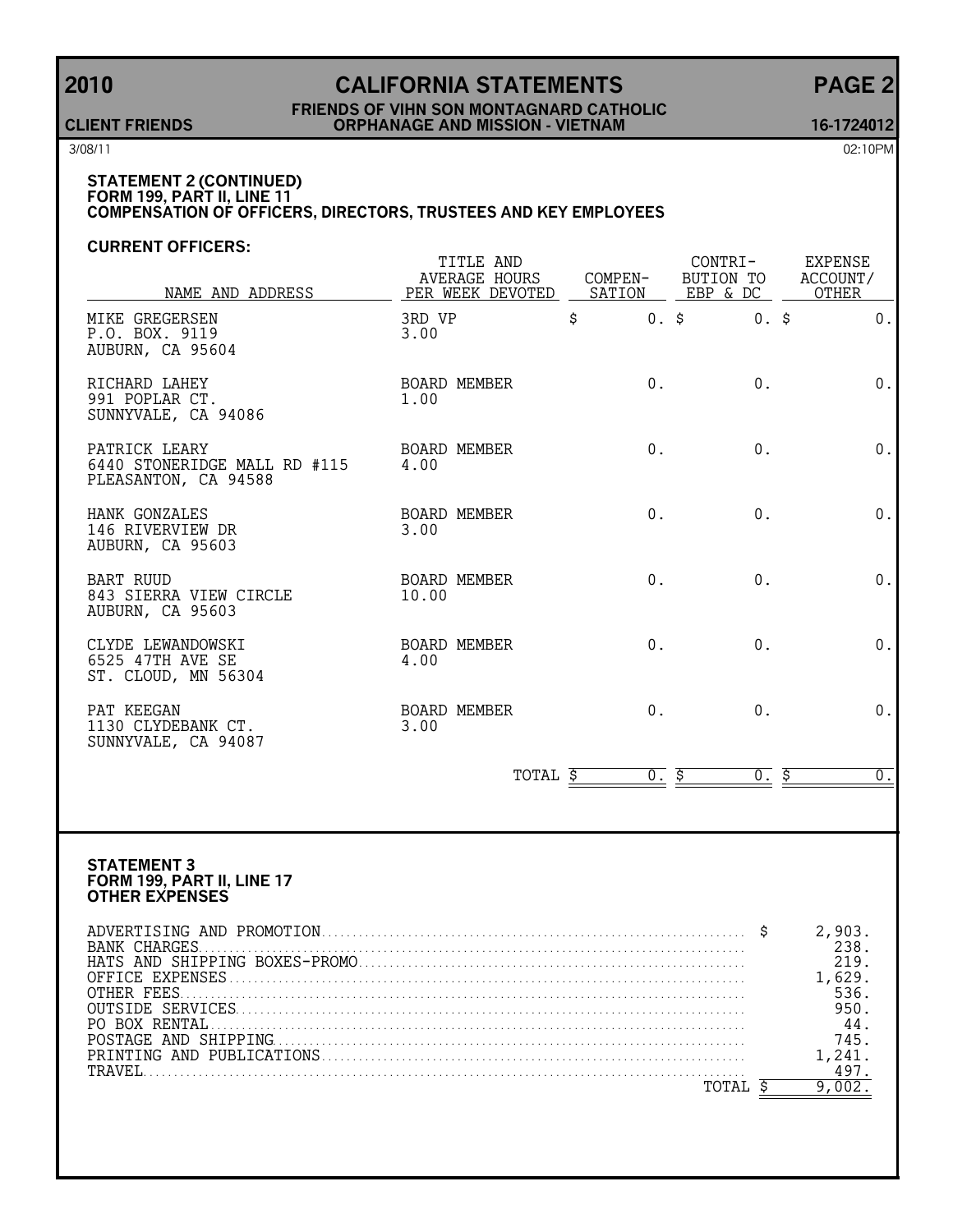### **2010 CALIFORNIA STATEMENTS PAGE 3 FRIENDS OF VIHN SON MONTAGNARD CATHOLIC CLIENT FRIENDS ORPHANAGE AND MISSION - VIETNAM 16-1724012**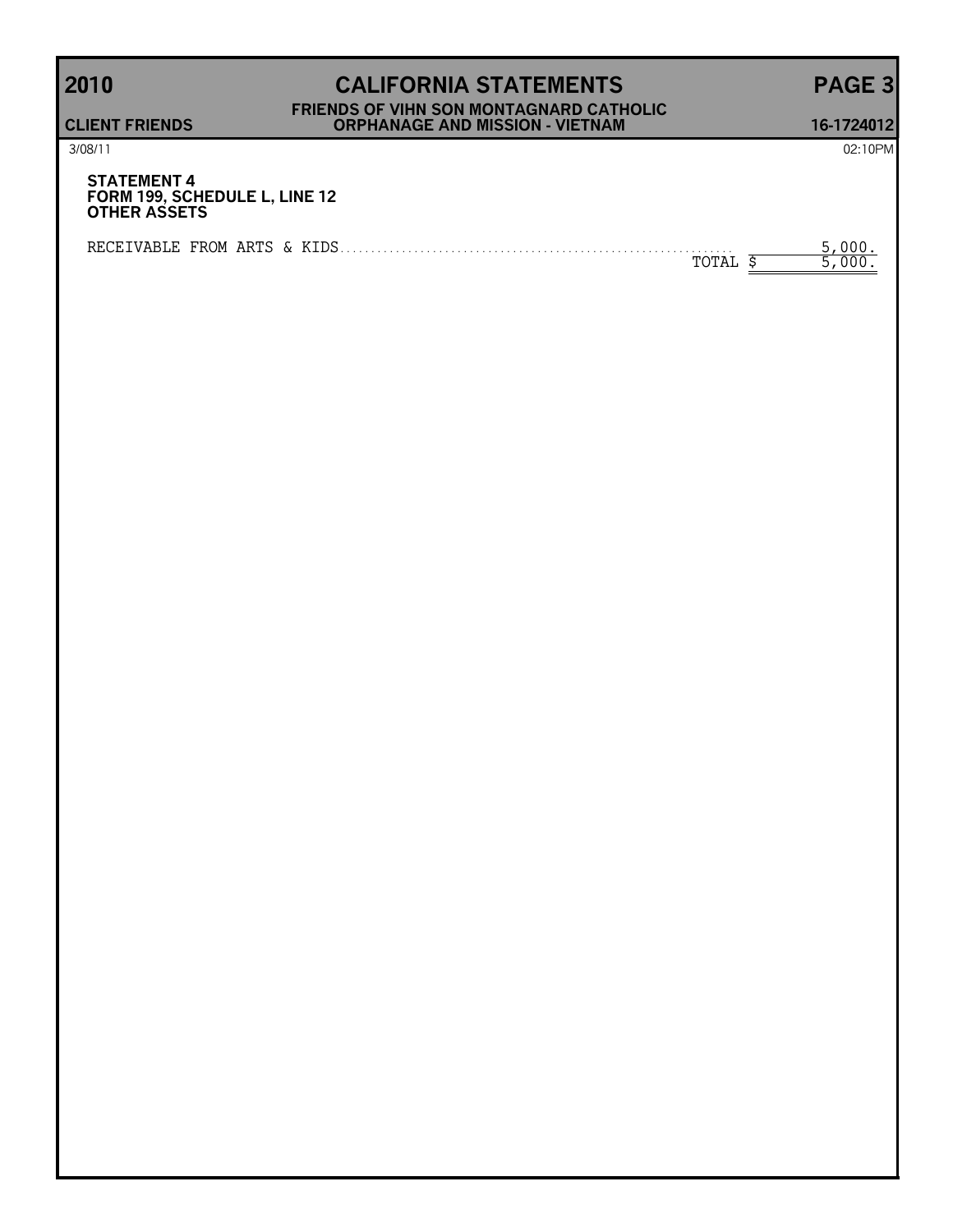IN **MAIL TO: Registry of Charitable Trusts P.O. Box 903447 Sacramento, CA 94203-4470 Telephone: (916) 445-2021**

**WEBSITE ADDRESS: http://ag.ca.gov/charities/**

#### **ANNUAL REGISTRATION RENEWAL FEE REPORT TO ATTORNEY GENERAL OF CALIFORNIA**

**Sections 12586 and 12587, California Government Code 11 Cal. Code Regs. sections 301-307, 311 and 312**

Failure to submit this report annually no later than four months and fifteen days after the<br>end of the organization's accounting period may result in the loss of tax exemption and<br>the assessment of a minimum tax of \$800, p



|                                                                                                                                                                                                                                                            |                                                                                                                                                                       | Check if:                                  |                                       |     |                         |
|------------------------------------------------------------------------------------------------------------------------------------------------------------------------------------------------------------------------------------------------------------|-----------------------------------------------------------------------------------------------------------------------------------------------------------------------|--------------------------------------------|---------------------------------------|-----|-------------------------|
| State Charity Registration Number CT130659                                                                                                                                                                                                                 |                                                                                                                                                                       | <b>Change of address</b><br>Amended report |                                       |     |                         |
| FRIENDS OF VIHN SON MONTAGNARD CATHOLIC<br>ORPHANAGE AND MISSION - VIETNAM                                                                                                                                                                                 |                                                                                                                                                                       |                                            |                                       |     |                         |
| Name of Organization                                                                                                                                                                                                                                       |                                                                                                                                                                       |                                            |                                       |     |                         |
| PO BOX 9322<br>Address (Number and Street)                                                                                                                                                                                                                 |                                                                                                                                                                       |                                            | Corporate or Organization No. 9802094 |     |                         |
|                                                                                                                                                                                                                                                            |                                                                                                                                                                       |                                            |                                       |     |                         |
| AUBURN, CA 95604<br>City or Town                                                                                                                                                                                                                           | State ZIP Code                                                                                                                                                        |                                            | Federal Employer ID No. 16-1724012    |     |                         |
|                                                                                                                                                                                                                                                            | ANNUAL REGISTRATION RENEWAL FEE SCHEDULE (11 Cal. Code Regs. sections 301-307, 311 and 312)<br>Make Check Payable to Attorney General's Registry of Charitable Trusts |                                            |                                       |     |                         |
| <b>Gross Annual Revenue</b><br>Fee                                                                                                                                                                                                                         | <b>Gross Annual Revenue</b>                                                                                                                                           | Fee                                        | <b>Gross Annual Revenue</b>           |     | Fee                     |
| <b>Less than \$25,000</b><br>0                                                                                                                                                                                                                             | Between \$100,001 and \$250,000                                                                                                                                       | \$50                                       | Between \$1,000,001 and \$10 million  |     | \$150                   |
| Between \$25,000 and \$100,000<br>\$25                                                                                                                                                                                                                     | Between \$250,001 and \$1 million                                                                                                                                     | \$75                                       | Between \$10,000,001 and \$50 million |     | \$225                   |
|                                                                                                                                                                                                                                                            |                                                                                                                                                                       |                                            | Greater than \$50 million             |     | \$300                   |
| <b>PART A - ACTIVITIES</b>                                                                                                                                                                                                                                 |                                                                                                                                                                       |                                            |                                       |     |                         |
| For your most recent full accounting period (beginning                                                                                                                                                                                                     | 1/01/10                                                                                                                                                               | ending                                     | 12/31/10<br>) list:                   |     |                         |
| Gross annual revenue $\,$ \$ 113,918.                                                                                                                                                                                                                      | Total assets \$                                                                                                                                                       |                                            | 144,900.                              |     |                         |
| <b>PART B - STATEMENTS REGARDING ORGANIZATION DURING THE PERIOD OF THIS REPORT</b>                                                                                                                                                                         |                                                                                                                                                                       |                                            |                                       |     |                         |
|                                                                                                                                                                                                                                                            |                                                                                                                                                                       |                                            |                                       |     |                         |
| Note:<br>If you answer 'yes' to any of the questions below, you must attach a separate sheet providing an explanation and details for each<br>'yes' response. Please review RRF-1 instructions for information required.                                   |                                                                                                                                                                       |                                            |                                       |     |                         |
|                                                                                                                                                                                                                                                            |                                                                                                                                                                       |                                            |                                       | Yes | No                      |
| 1 During this reporting period, were there any contracts, loans, leases or other financial transactions between the<br>organization and any officer, director or trustee thereof either directly or with an entity in which any such officer,              |                                                                                                                                                                       |                                            |                                       |     |                         |
| director or trustee had any financial interest?                                                                                                                                                                                                            |                                                                                                                                                                       |                                            |                                       |     | X                       |
| 2 During this reporting period, was there any theft, embezzlement, diversion or misuse of the organization's charitable<br>property or funds?                                                                                                              |                                                                                                                                                                       |                                            |                                       |     | 冈                       |
| 3 During this reporting period, did non-program expenditures exceed 50% of gross revenues?                                                                                                                                                                 |                                                                                                                                                                       |                                            |                                       |     | 冈                       |
| During this reporting period, were any organization funds used to pay any penalty, fine or judgment? If you filed a<br>Form 4720 with the Internal Revenue Service, attach a copy.                                                                         |                                                                                                                                                                       |                                            |                                       |     | $\overline{\mathbf{x}}$ |
| During this reporting period, were the services of a commercial fundraiser or fundraising counsel for charitable<br>5<br>purposes used? If 'yes,' provide an attachment listing the name, address, and telephone number of the<br>service provider.        |                                                                                                                                                                       |                                            |                                       |     | 冈                       |
| During this reporting period, did the organization receive any governmental funding? If so, provide an attachment listing the name of the agency, mailing address, contact person, and telephone number.<br>6                                              |                                                                                                                                                                       |                                            |                                       |     | 冈                       |
| 7 During this reporting period, did the organization hold a raffle for charitable purposes? If 'yes,' provide an attachment<br>indicating the number of raffles and the date(s) they occurred.                                                             |                                                                                                                                                                       |                                            |                                       |     | <u> x </u>              |
| Does the organization conduct a vehicle donation program? If 'yes,' provide an attachment indicating whether<br>8<br>the program is operated by the charity or whether the organization contracts with a commercial fundraiser for<br>charitable purposes. |                                                                                                                                                                       |                                            |                                       |     | X                       |
| Did your organization have prepared an audited financial statement in accordance with generally accepted accounting<br>9<br>principles for this reporting period?                                                                                          |                                                                                                                                                                       |                                            |                                       |     | $\mathbf{x}$            |
| Organization's area code and telephone number 530-269-1431                                                                                                                                                                                                 |                                                                                                                                                                       |                                            |                                       |     |                         |
| Organization's e-mail address  DMC347@SBCGLOBAL.NET                                                                                                                                                                                                        |                                                                                                                                                                       |                                            |                                       |     |                         |
|                                                                                                                                                                                                                                                            |                                                                                                                                                                       |                                            |                                       |     |                         |
| I declare under penalty of perjury that I have examined this report, including accompanying documents, and to the best of my knowledge<br>and belief, it is true, correct and complete.                                                                    |                                                                                                                                                                       |                                            |                                       |     |                         |
|                                                                                                                                                                                                                                                            | DAVE CHAIX                                                                                                                                                            | PRESIDENT                                  |                                       |     |                         |
| Signature of authorized officer<br>Printed Name                                                                                                                                                                                                            |                                                                                                                                                                       | Title                                      | Date                                  |     |                         |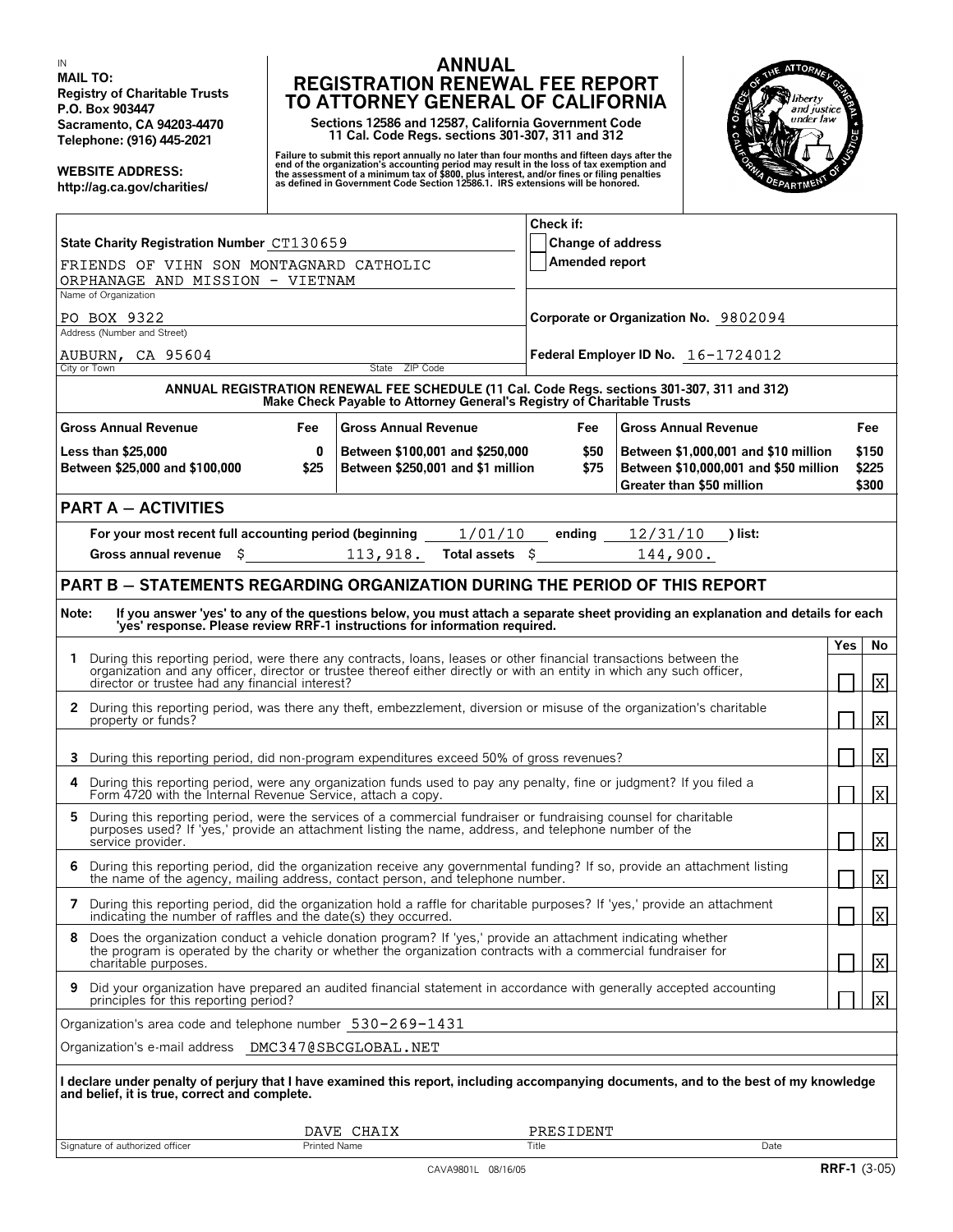### **2010 FEDERAL EXEMPT ORGANIZATION TAX SUMMARY (EZ) PAGE 1 FRIENDS OF VIHN SON MONTAGNARD CATHOLIC**

| <b>CLIENT FRIENDS</b>                                                                                                                                 | <b>ORPHANAGE AND MISSION - VIETNAM</b> |                                           |                                         | 16-1724012                                    |
|-------------------------------------------------------------------------------------------------------------------------------------------------------|----------------------------------------|-------------------------------------------|-----------------------------------------|-----------------------------------------------|
| 3/08/11                                                                                                                                               |                                        |                                           |                                         | $2:10$ PM                                     |
|                                                                                                                                                       |                                        | 2010                                      | 2009                                    | <b>DIFF</b>                                   |
| <b>FORM 990-EZ REVENUE</b><br>CONTRIBUTIONS, GIFTS, AND GRANTS                                                                                        |                                        | 112,716<br>1,202                          | 98,316<br>1,718                         | 14,400<br>$-516$                              |
|                                                                                                                                                       |                                        | 113,918                                   | 100,034                                 | 13,884                                        |
| <b>EXPENSES</b><br>GRANTS AND SIMILAR AMOUNTS PAID<br>PROFESSIONAL FEES/PYMT TO CONTRACTORS<br>PRINTING, PUBLICATIONS, AND POSTAGE                    |                                        | 72,285<br>536<br>1,986<br>6,480<br>81,287 | 79,130<br>550<br>460<br>1,615<br>81,755 | $-6,845$<br>$-14$<br>1,526<br>4,865<br>$-468$ |
| <b>NET ASSETS OR FUND BALANCES</b><br>EXCESS OR (DEFICIT) FOR THE YEAR<br>NET ASSETS/FUND BAL. AT BEG. OF YEAR<br>NET ASSETS/FUND BAL. AT END OF YEAR |                                        | 32,631<br>112,269<br>144,900              | 18,279<br>93,990<br>112,269             | 14,352<br>18,279<br>32,631                    |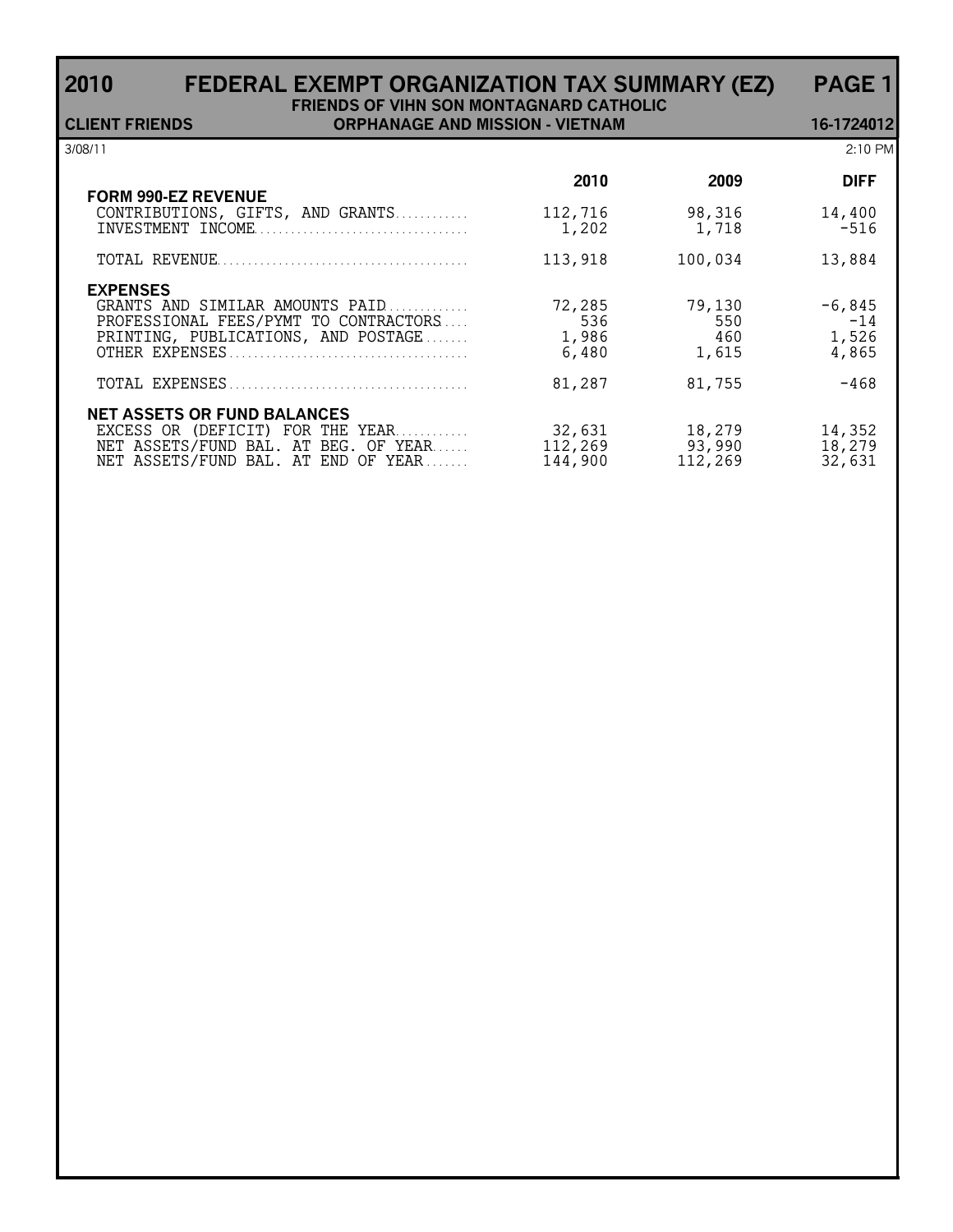### **2010 CALIFORNIA 199 TAX SUMMARY PAGE 1 FRIENDS OF VIHN SON MONTAGNARD CATHOLIC CLIENT FRIENDS ORPHANAGE AND MISSION - VIETNAM 16-1724012**

| 3/08/11                                                            |                    |                    | 2:10 PM           |
|--------------------------------------------------------------------|--------------------|--------------------|-------------------|
|                                                                    | 2010               | 2009               | <b>DIFF</b>       |
| <b>REVENUE</b><br>INTEREST<br>GROSS CONTRIBUTIONS, GIFTS, & GRANTS | 1,202<br>112,716   | 1,718<br>98,316    | $-516$<br>14,400  |
|                                                                    | 113,918            | 100,034            | 13,884            |
| <b>EXPENSES AND DISBURSEMENTS</b><br>CONTRIBUTIONS, GIFTS, GRANTS  | 72,285<br>9,002    | 79,130<br>2,625    | $-6,845$<br>6,377 |
|                                                                    | 81,287             | 81,755             | $-468$            |
| EXCESS OF RECEIPTS OVER DISBURSEMENTS                              | 32,631             | 18,279             | 14,352            |
| <b>FILING FEE</b>                                                  | 10<br>10           | 10<br>10           | 0                 |
| <b>SCHEDULE L</b><br>BEGINNING LIABILITIES & NET WORTH             | 112,269<br>112,269 | 93,990<br>93,990   | 18,279<br>18,279  |
| ENDING LIABILITIES & NET WORTH                                     | 144,900<br>144,900 | 112,269<br>112,269 | 32,631<br>32,631  |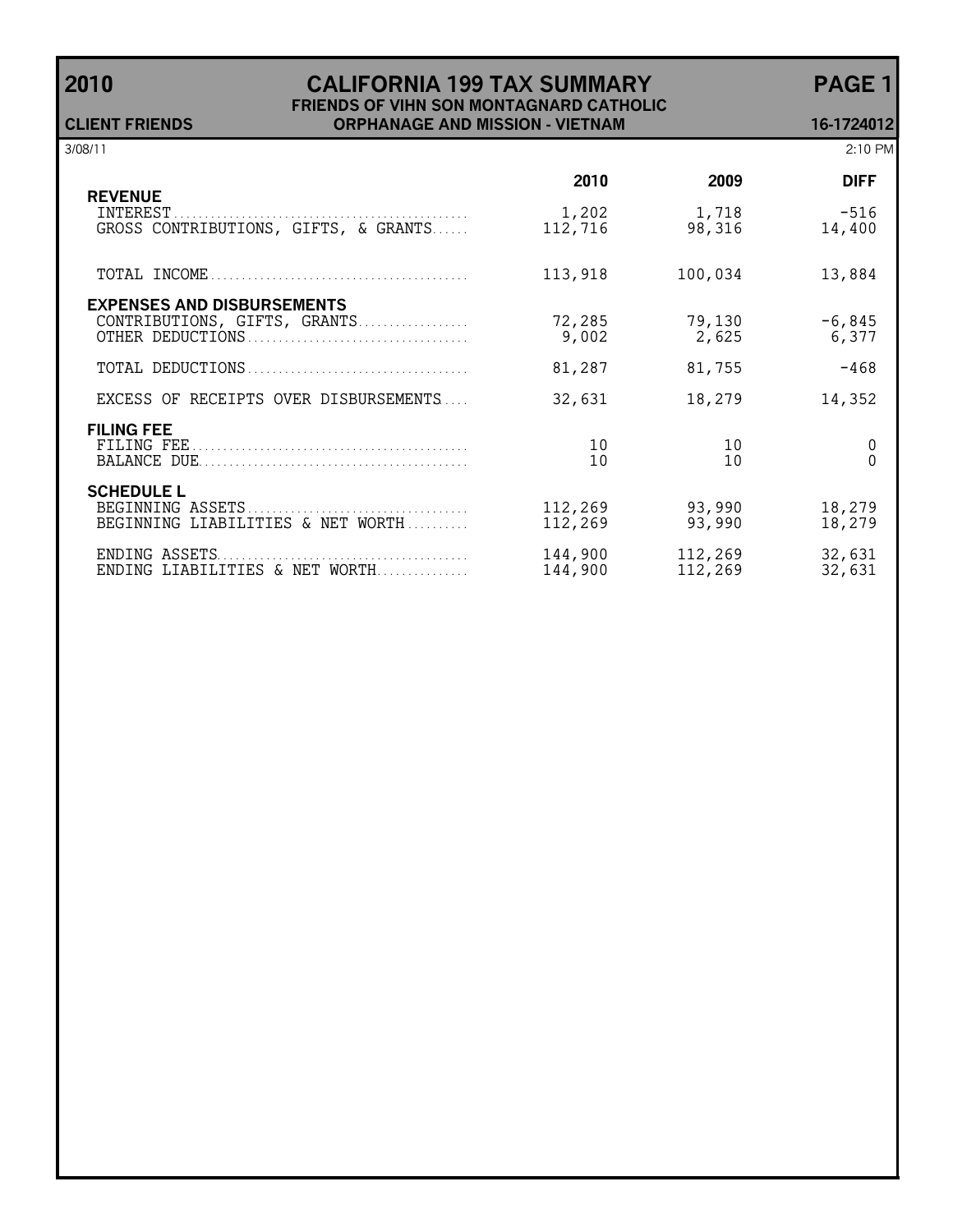# **2010 OVERRIDES PAGE 1**

### **CLIENT FRIENDS ORPHANAGE AND MISSION - VIETNAM FRIENDS OF VIHN SON MONTAGNARD CATHOLIC**

**16-1724012**

3/08/11 02:10PM

### **FEDERAL OVERRIDES**

#### **SCREEN 3.1**

 $\square$  AN OVERRIDE ENTRY OF 575 HAS BEEN MADE IN FEDERAL "PREPARATION FEE (-1=SUPPRESS) [O]" (SCREEN 3.1, CODE 501).

### **CALIFORNIA OVERRIDES**

### **SCREEN 64.011**

 $\square$  AN OVERRIDE ENTRY OF 'D' HAS BEEN MADE IN CALIFORNIA "EXEMPT UNDER SECTION 23701 SUBSECTION [O]" (SCREEN 64.011, CODE 21).